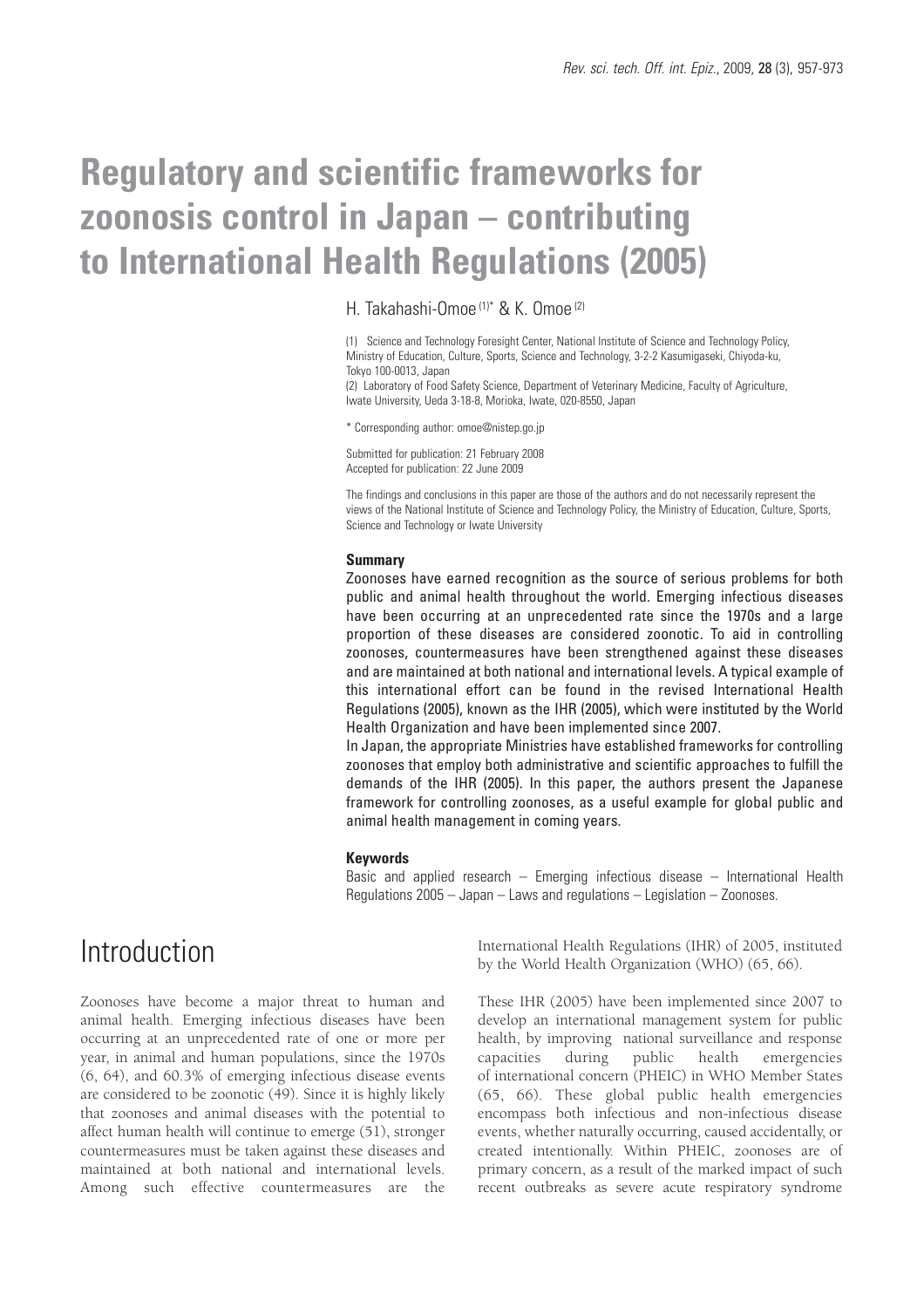(SARS), Nipah virus infection, West Nile fever and so on. Moreover, there is concern that a pandemic human influenza, caused by a new subtype of influenza virus, is a possible PHEIC. For these reasons, zoonosis control is considered to be an area of high priority.

Japan has long addressed zoonosis control through regulatory and scientific frameworks, consisting of legislation and various funding systems for both basic and applied research into zoonosis control. In addition to such frameworks, a special action plan for an influenza pandemic (20) has been developed by government bodies. Moreover, to contribute to IHR (2005) more effectively, a framework for communicating with WHO was set up in 2007 (37).

Under the regulatory framework, both preventive and emergency measures against zoonoses have been implemented in Japan. The former include surveillance of zoonoses and restrictions on importing animals that are susceptible to these diseases. The latter include the agreed initial reaction to a disease outbreak. In this paper, the authors place particular emphasis on the regulatory framework for preventing zoonoses in Japan, and give concrete examples. In addition, they outline the research framework for zoonosis control. The authors believe that the approach taken by Japan serves as a useful example for global public and animal health management, contributing to the successful implementation of IHR (2005).

## An overview of the regulatory framework

In Japan, two laws play a central role in preventing and controlling zoonoses. The first is the 'Law Concerning the Prevention of Infectious Diseases and Medical Care for Patients with Infections' (the Infectious Diseases Control Law: Law No. 114, October 1998; latest amendment: Law No. 73, June 2008) (14, 16, 19, 55). The second is the 'Domestic Animal Infectious Diseases Control Law' (Law No. 166, May 1951; latest amendment: Law No. 102, October 2005) (9). The former aims to control human infectious diseases, including zoonoses, principally under the Ministry of Health, Labour and Welfare (MHLW). The latter attempts to prevent the outbreak and spread of infectious diseases in domestic animals, including those with the potential to affect humans, under the jurisdiction of the Ministry of Agriculture, Forestry and Fisheries (MAFF). In addition, the 'Rabies Prevention Law' (Law No. 247, August 1950; latest amendment: Law No. 160, December 1999) has been implemented as a specific control on rabies, known to be a severe zoonotic viral disease (62). Since rabies is endemic in Asia and Africa, etc., despite its elimination in Japan (62, 67), susceptible species are still managed rigorously by law. The authors examined this legislation in greater detail in a previous study (62), and describe the essential features of the Infectious Diseases Control Law and the Domestic Animal Infectious Diseases Control Law below.

## **Regulatory framework under the Infectious Diseases Control Law**

The Infectious Diseases Control Law stipulates five categories of disease. Categories 1 to 4 comprise diseases that must be reported promptly after diagnosis (Category 1 includes the highest-risk diseases). Category 5 includes diseases that should be surveyed nationally. Unconfirmed diagnoses and new zoonoses are categorised separately; see Table I. These five categories include many zoonoses, which account for 52% (52 diseases) of the total number of designated diseases under the law (Table I) (18, 19, 36).

Of the 52 zoonoses targeted by the Infectious Diseases Control Law, enterohaemorrhagic *Escherichia coli* infection outbreaks in humans were reported to occur most frequently, during the period 2001 to 2006 (43) (Table II). For other zoonoses, the number of outbreaks has not changed markedly in either humans or animals. Consequently, the total number of outbreaks has not significantly altered.

Since June 2007, a new regulation has been implemented in Japan, restricting the handling of infectious agents, to prevent the outbreak of such diseases, whether occurring accidentally or deliberately (16, 17, 40). This regulation is based on long-standing administrative guidelines for preventing bioterrorism (8, 31), and the standards and guidelines for microbiological biosafety in laboratories, established by the appropriate organisations (61). Since the IHR (2005) cover infectious disease events that occur naturally, as well as those caused accidentally or intentionally, this Japanese regulation on handling infectious agents is also extremely pertinent to the international regulations.

This regulation ranks infectious agents into groups from one to four:

– group 1 comprises infectious agents that are banned from possession or use for research

– group 2 comprises infectious agents that may be possessed and used for research with prior permission from the MHLW

– group 3 comprises infectious agents that can be possessed and researched with notification to the MHLW (permission not needed)

– group 4 lists agents for which security standards must be observed but notification and permission are not needed.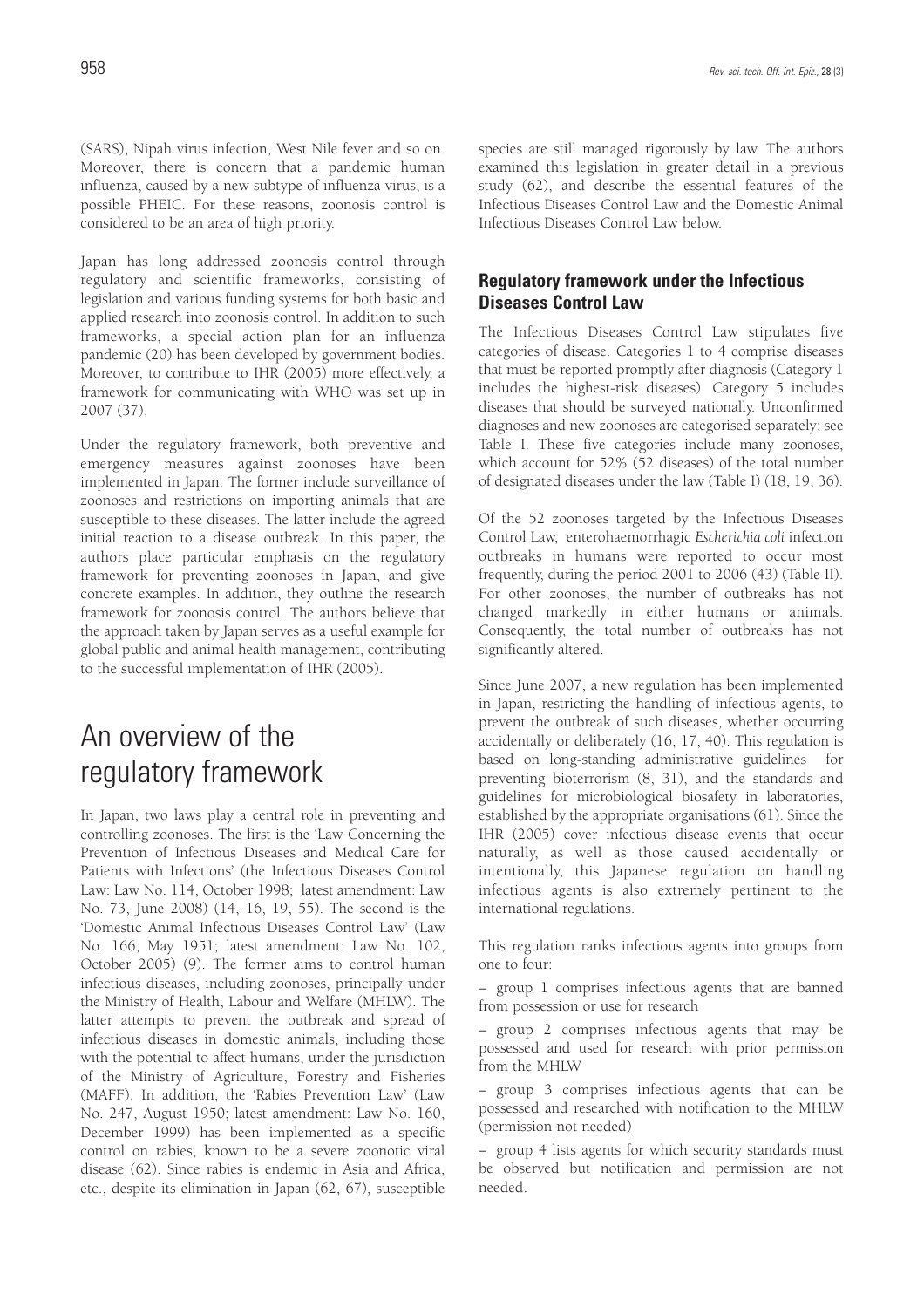### **Table I Zoonoses listed by the Infectious Diseases Control Law**

|            | <b>Classification (a)</b> Definitions/characteristics                                                                                                                                                                                            | <b>Zoonoses listed in this category</b>                                                                                                                                                                                                                                                                                                                                                                                                                                                                                                                                                                                                                                                                                                                                                                                                                                                     |
|------------|--------------------------------------------------------------------------------------------------------------------------------------------------------------------------------------------------------------------------------------------------|---------------------------------------------------------------------------------------------------------------------------------------------------------------------------------------------------------------------------------------------------------------------------------------------------------------------------------------------------------------------------------------------------------------------------------------------------------------------------------------------------------------------------------------------------------------------------------------------------------------------------------------------------------------------------------------------------------------------------------------------------------------------------------------------------------------------------------------------------------------------------------------------|
|            | Target zoonoses to be reported by physicians                                                                                                                                                                                                     |                                                                                                                                                                                                                                                                                                                                                                                                                                                                                                                                                                                                                                                                                                                                                                                                                                                                                             |
| Category 1 | Diseases to be reported promptly after diagnosis                                                                                                                                                                                                 | Six of seven diseases in Category 1                                                                                                                                                                                                                                                                                                                                                                                                                                                                                                                                                                                                                                                                                                                                                                                                                                                         |
|            | Diseases that have comprehensive and extremely high risks,<br>including infectiousness and serious symptoms                                                                                                                                      | Crimean-Congo haemorrhagic fever, Ebola haemorrhagic fever,<br>Lassa fever, Marburg disease, plague, South American haemorrhagic fever                                                                                                                                                                                                                                                                                                                                                                                                                                                                                                                                                                                                                                                                                                                                                      |
| Category 2 | Diseases to be reported promptly after diagnosis                                                                                                                                                                                                 | Three of five diseases in Category 2                                                                                                                                                                                                                                                                                                                                                                                                                                                                                                                                                                                                                                                                                                                                                                                                                                                        |
|            | Diseases that have comprehensive high risks, including<br>infectiousness and serious symptoms (fewer risks than<br>Category 1)                                                                                                                   | Severe acute respiratory syndrome (due to the SARS coronavirus),<br>tuberculosis, avian influenza virus infection (H5N1)                                                                                                                                                                                                                                                                                                                                                                                                                                                                                                                                                                                                                                                                                                                                                                    |
| Category 3 | Diseases to be reported promptly after diagnosis                                                                                                                                                                                                 | Two of five diseases in Category 3                                                                                                                                                                                                                                                                                                                                                                                                                                                                                                                                                                                                                                                                                                                                                                                                                                                          |
|            | Diseases without particularly high comprehensive risks,<br>but which can cause major outbreaks in groups with particular jobs                                                                                                                    | Enterohaemorrhagic Escherichia coli infection, shigellosis                                                                                                                                                                                                                                                                                                                                                                                                                                                                                                                                                                                                                                                                                                                                                                                                                                  |
| Category 4 | Diseases to be reported promptly after diagnosis                                                                                                                                                                                                 | Thirty-eight of forty-one diseases in Category 4                                                                                                                                                                                                                                                                                                                                                                                                                                                                                                                                                                                                                                                                                                                                                                                                                                            |
|            | Diseases whose outbreak and spread should be prevented by the<br>government through research into their outbreak, and the provision<br>and disclosure of necessary information, based on the results,<br>to the public and medical professionals | Anthrax, avian influenza infection (excluding H5N1), botulism, brucellosis,<br>dengue fever, echinococcosis/hydatidosis, epidemic typhus, hantavirus<br>pulmonary syndrome, haemorrhagic fever with renal syndrome, hepatitis E,<br>herpes B virus infection, Japanese encephalitis, Japanese spotted fever,<br>leptospirosis, Lyme disease, lyssavirus infection (excluding rabies),<br>malaria, monkeypox, Nipah virus infection, psittacosis, Q fever, rabies,<br>relapsing fever, Rift Valley fever, scrub typhus (Tsutsugamushi disease),<br>tularemia, West Nile fever (including West Nile encephalitis), yellow fever,<br>Eastern equine encephalitis, glanders, Hendra virus infection, Kyasanur<br>Forest disease, melioidosis, Omsk haemorrhagic fever, Rocky Mountain<br>spotted fever, tick-borne encephalitis, Venezuelan equine encephalitis,<br>Western equine encephalitis |
| Category 5 | Diseases to be reported by physicians promptly after diagnosis<br>in all cases, or reported from the sentinel clinics and hospitals                                                                                                              | Three of forty-two diseases in Category 5                                                                                                                                                                                                                                                                                                                                                                                                                                                                                                                                                                                                                                                                                                                                                                                                                                                   |
|            | To be reported every week or month                                                                                                                                                                                                               | Amoebiasis, cryptosporidiosis, giardiasis                                                                                                                                                                                                                                                                                                                                                                                                                                                                                                                                                                                                                                                                                                                                                                                                                                                   |
|            | Target zoonoses to be reported by veterinarians                                                                                                                                                                                                  |                                                                                                                                                                                                                                                                                                                                                                                                                                                                                                                                                                                                                                                                                                                                                                                                                                                                                             |
|            | Animal diseases that infect humans with the diseases in Category 1                                                                                                                                                                               | Ebola haemorrhagic fever in monkeys, Marburg disease in monkeys,<br>plague in prairie dogs                                                                                                                                                                                                                                                                                                                                                                                                                                                                                                                                                                                                                                                                                                                                                                                                  |
|            | Animal diseases that infect humans with the diseases in Category 2                                                                                                                                                                               | Tuberculosis in monkeys, severe acute respiratory syndrome (due to the<br>SARS coronavirus) in Chinese ferret badgers, raccoon dogs and masked<br>palm civets, avian influenza H5N1 in avian species                                                                                                                                                                                                                                                                                                                                                                                                                                                                                                                                                                                                                                                                                        |
|            | Animal diseases that infect humans with the diseases in Category 3                                                                                                                                                                               | Shigellosis in monkeys                                                                                                                                                                                                                                                                                                                                                                                                                                                                                                                                                                                                                                                                                                                                                                                                                                                                      |
|            | Animal diseases that infect humans with the diseases in Category 4                                                                                                                                                                               | West Nile fever in avian species, echinococcosis/hydatidosis in dogs                                                                                                                                                                                                                                                                                                                                                                                                                                                                                                                                                                                                                                                                                                                                                                                                                        |

*Source*: based on data published by the National Institute of Infectious Diseases and the Japanese government (18, 19, 36)

a) Categories which include defined zoonoses are described in this table. In addition, new categories, such as: 'Pandemic human influenza and relevant infections', 'Designated infectious disease' (a disease which is designated as needed by government ordinance), 'New infectious disease', and 'Target disease for syndrome-based surveillance' (unknown disease characterised by fever and respiratory symptoms, or unknown fever with rash or vesicles), are set by the latest amended Infectious Diseases Control Law

These groups do not completely correspond to the five disease categories listed under the Infectious Diseases Control Law, although they do partially overlap. Their ranking depends on infectivity and severity, and determines whether possessing, importing, delivering or transferring these agents is prohibited, allowed with permission or allowed with notification (17, 40) (Fig. 1). Fifty-one infectious agents which cause disease are listed and, of these, some 86% (44 disease-causing agents) can cause zoonoses (see diseases in bold type in Figure 1).

These systems have been evaluated to assess whether the law works effectively to control infectious diseases, including zoonoses. The MHLW, as the supervising authority, is constantly evaluating the systems in council and makes modifications if needed (see 63, as an example). A specific assessment programme, which involved extensive evaluation of this legislation across all appropriate Offices and Ministries, was undertaken by the Ministry of Internal Affairs and Communications (MIC) between December 2004 and March 2005, and again between January and February 2006 (45). The MIC programme involved:

- MHLW
- MAFF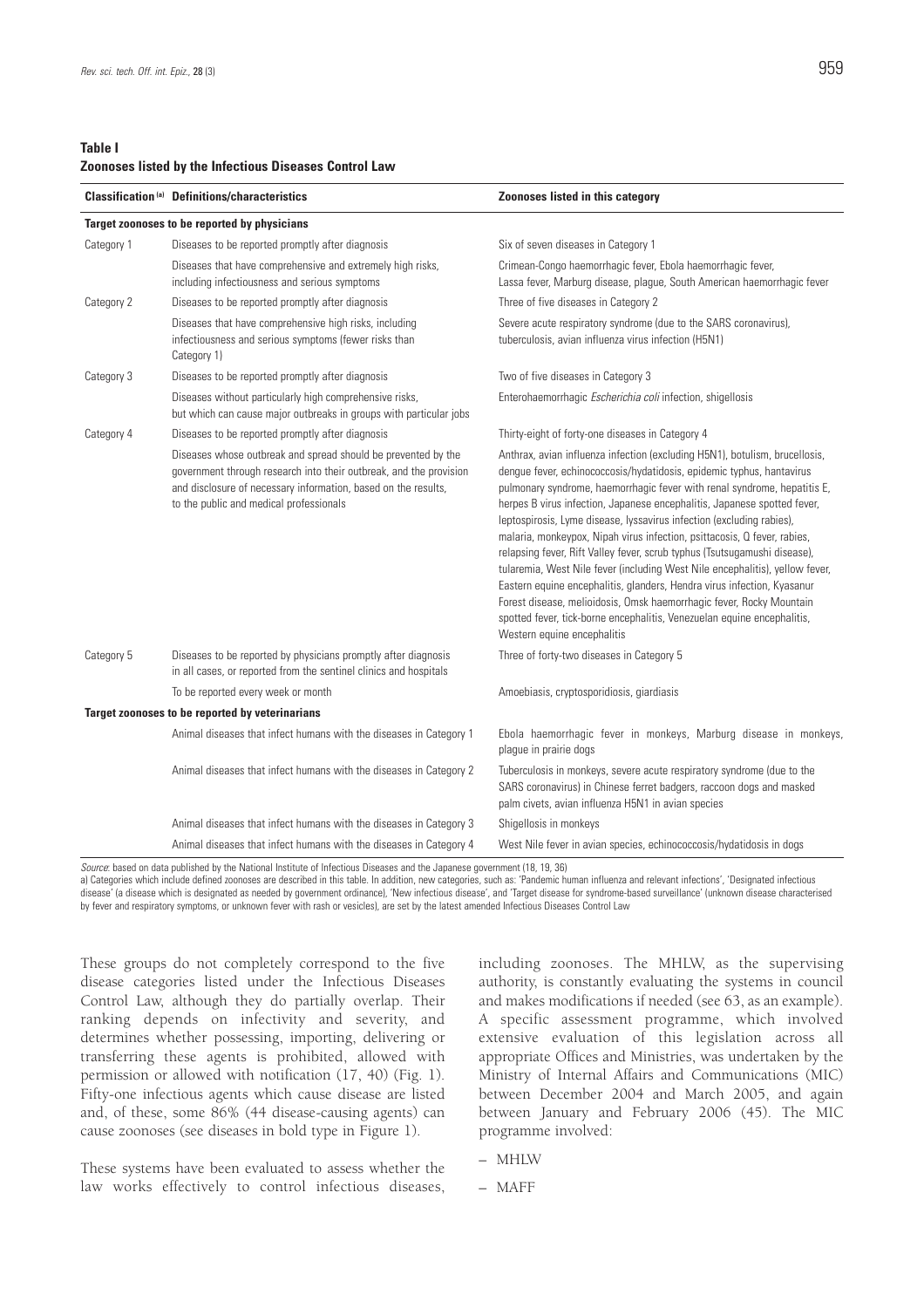## **Table II**

### **Number of reports of zoonosis outbreaks in humans and animals under the Infectious Diseases Control Law**

This table covers only those diseases for which outbreaks were reported

| <b>Zoonoses</b>                               | 2001      | 2002         | 2003           | 2004                        | 2005           | 2006           |
|-----------------------------------------------|-----------|--------------|----------------|-----------------------------|----------------|----------------|
| Zoonoses reported by physicians               |           |              |                |                             |                |                |
| <b>Category 1</b>                             |           |              |                | No disease was reported     |                |                |
| <b>Category 2</b>                             |           |              |                | No disease was reported (a) |                |                |
| <b>Category 3</b>                             |           |              |                |                             |                |                |
| Enterohaemorrhagic Escherichia coli infection | 4,435     | 3.183        | 2,999          | 3.764                       | 3,589          | 3,922          |
| Shigellosis                                   | 844       | 699          | 473            | 604                         | 553            | 490            |
| <b>Category 4</b>                             |           |              |                |                             |                |                |
| <b>Botulism</b>                               | <b>NS</b> | <b>NS</b>    | 0              | 0                           | 3              | 2              |
| <b>Brucellosis</b>                            | 0         | $\mathbf{1}$ | $\mathbf{0}$   | 0                           | $\overline{2}$ | 5              |
| Dengue fever                                  | 50        | 52           | 32             | 49                          | 74             | 58             |
| Echinococcosis/hydatidosis                    | 15        | 10           | 21             | 26                          | 20             | 20             |
| Hepatitis E virus infection                   | <b>NS</b> | <b>NS</b>    | $\overline{2}$ | 41                          | 43             | 71             |
| Japanese encephalitis                         | 5         | 8            | 1              | 5                           | $\overline{7}$ | $\overline{7}$ |
| Japanese spotted fever                        | 40        | 36           | 52             | 66                          | 62             | 49             |
| Leptospirosis                                 | <b>NS</b> | <b>NS</b>    | 1              | 18                          | 17             | 24             |
| Lyme disease                                  | 15        | 15           | 5              | 5                           | 8              | 13             |
| Malaria                                       | 109       | 83           | 78             | 75                          | 67             | 62             |
| Psittacosis                                   | 35        | 54           | 44             | 40                          | 34             | 22             |
| Q fever                                       | 42        | 47           | 9              | 7                           | 8              | 2              |
| Rabies                                        | $\theta$  | $\Omega$     | $\theta$       | $\theta$                    | $\theta$       | $\overline{2}$ |
| Scrub typhus (Tsutsugamushi disease)          | 491       | 338          | 402            | 313                         | 345            | 417            |
| West Nile fever (inc. West Nile encephalitis) | <b>NS</b> | <b>NS</b>    | 0              | 0                           | 1              | $\theta$       |
| <b>Category 5</b>                             |           |              |                |                             |                |                |
| Amoebiasis                                    | 429       | 465          | 520            | 610                         | 698            | 752            |
| Cryptosporidiosis                             | 11        | 109          | 8              | 92                          | 12             | 18             |
| Giardiasis                                    | 137       | 113          | 103            | 94                          | 86             | 86             |
| <b>Total</b>                                  | 6,658     | 5,213        | 4,750          | 5,809                       | 5,629          | 6,022          |
| Zoonoses reported by veterinarians            |           |              |                |                             |                |                |
| Shigellosis in monkeys                        | <b>NS</b> | <b>NS</b>    | <b>NS</b>      | $\theta$                    | 45             | 45             |
| Echinococcosis/hydatidosis in dogs            | <b>NS</b> | <b>NS</b>    | <b>NS</b>      | 0                           | 5              | 2              |
| <b>Total</b>                                  | <b>NS</b> | <b>NS</b>    | <b>NS</b>      | 0                           | 50             | 47             |

*Source*: based on data published by the Japanese government (43)

NS: not surveyed because the disease was not required to be reported at that time

a) Human tuberculosis from this category is not included because the disease is currently transferred from human to human, not via animals

– the Ministry of Land, Infrastructure, Transport and Tourism

- quarantine service facilities
- local government

– those medical institutions that respond to severe infectious diseases in Categories 1 and 2, as stipulated by the Infectious Diseases Control Law, and new or unconfirmed diseases.

This assessment programme demonstrated that the systems for surveillance, analysis and disclosure of infectious disease outbreaks worked well. However, some manuals on quarantine measures and equipment for responding to envisaged outbreaks of Category 1 and 2 diseases and pandemic human influenza were not being managed appropriately. With guidance from MIC, these inadequacies have been resolved.

## Regulatory framework under the Domestic Animal Infectious Diseases Control Law

The Domestic Animal Infectious Diseases Control Law (9) stipulates two categories of disease, according to:

- economic loss
- difficulty of preventing an epidemic
- impact on humans.

Category 1 comprises 'Official diseases', those that could have a significant impact and require the enforcement of stringent regulations and must be officially reported when they occur. Twenty-six infectious diseases are included in this category, ten of which are zoonoses. The other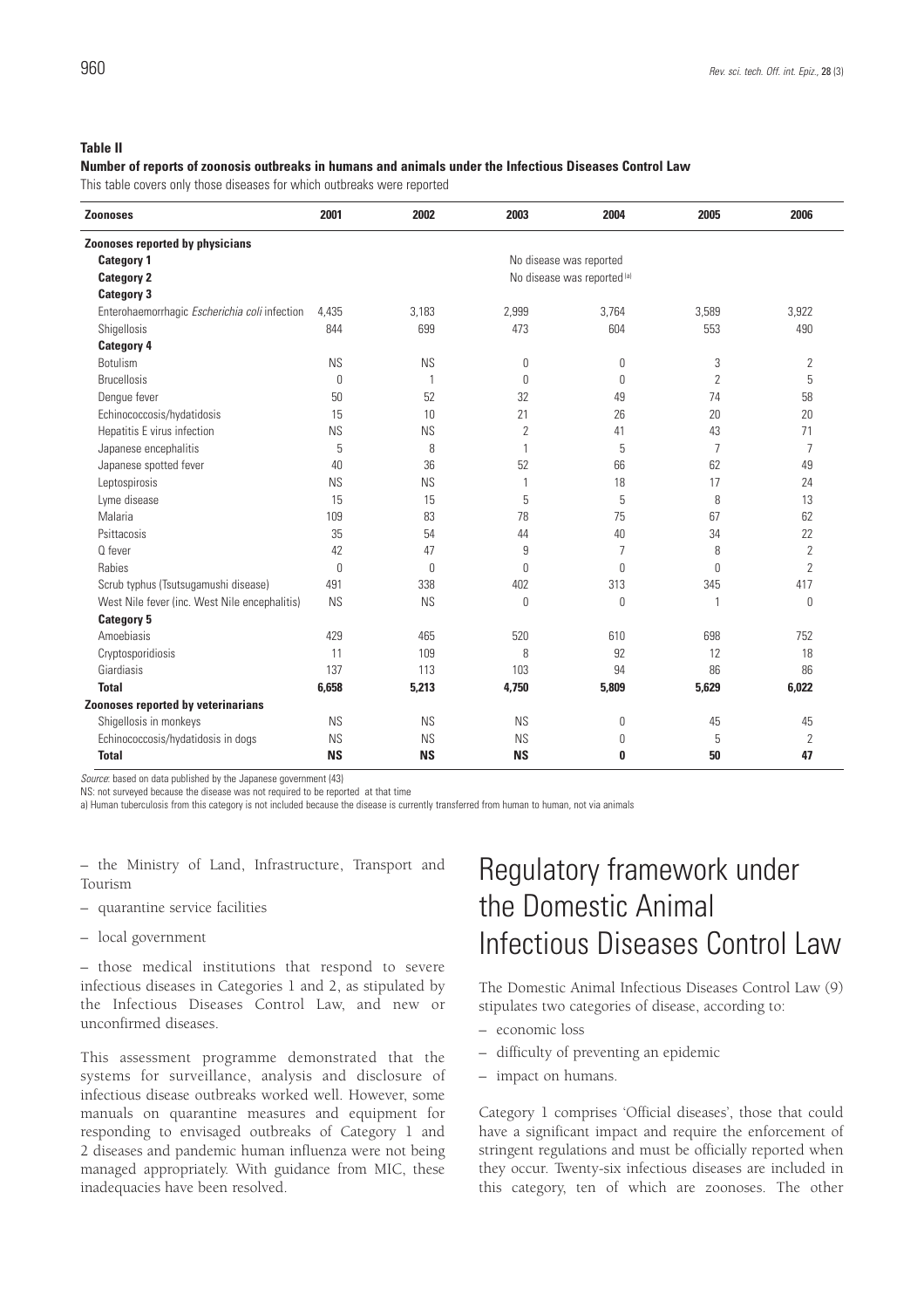

MHLW: Ministry of Health, Labour and Welfare SARS: Severe acute respiratory syndrome a) possession, importation and delivery of infectious agents

#### **Fig. 1**

**Regulatory framework for managing the handling of infectious agents in Japan**

Agents that cause zoonoses are in bold type. *Source*: based on government data (17, 40)

category is 'Report-requested diseases', which are considered to have fewer significant effects than 'Official diseases'. Seventy-one diseases are listed in this category, of which 12 are zoonoses. These zoonoses are listed in Table III, alongside those designated by the Infectious Diseases Control Law (15, 17, 18, 56).

When a listed disease is suspected or confirmed in livestock, the diagnosing veterinarian or animal owner is required to report the case immediately to a prefectural or city governor through the director of the nearest animal public health centre. It is also a legal requirement that the animal is isolated, and euthanased if necessary.

Table IV shows the outbreak status of these listed zoonoses in Japan (24, 25, 26, 28, 29). The total number of outbreaks decreased remarkably in 2003; however, subsequently, the number showed little change. The number of outbreaks of Newcastle disease in 2007 was about one-tenth that of 2001. Additionally, as of October 2009, rabies in livestock has not been reported since 1957, and Rift Valley fever and glanders have not been reported at all (2008 and 2009 data are not shown in Table IV). The 2004 outbreaks of highly pathogenic avian influenza were the first reported in Japan for 79 years. Subsequently, the number of infected animals has decreased each year.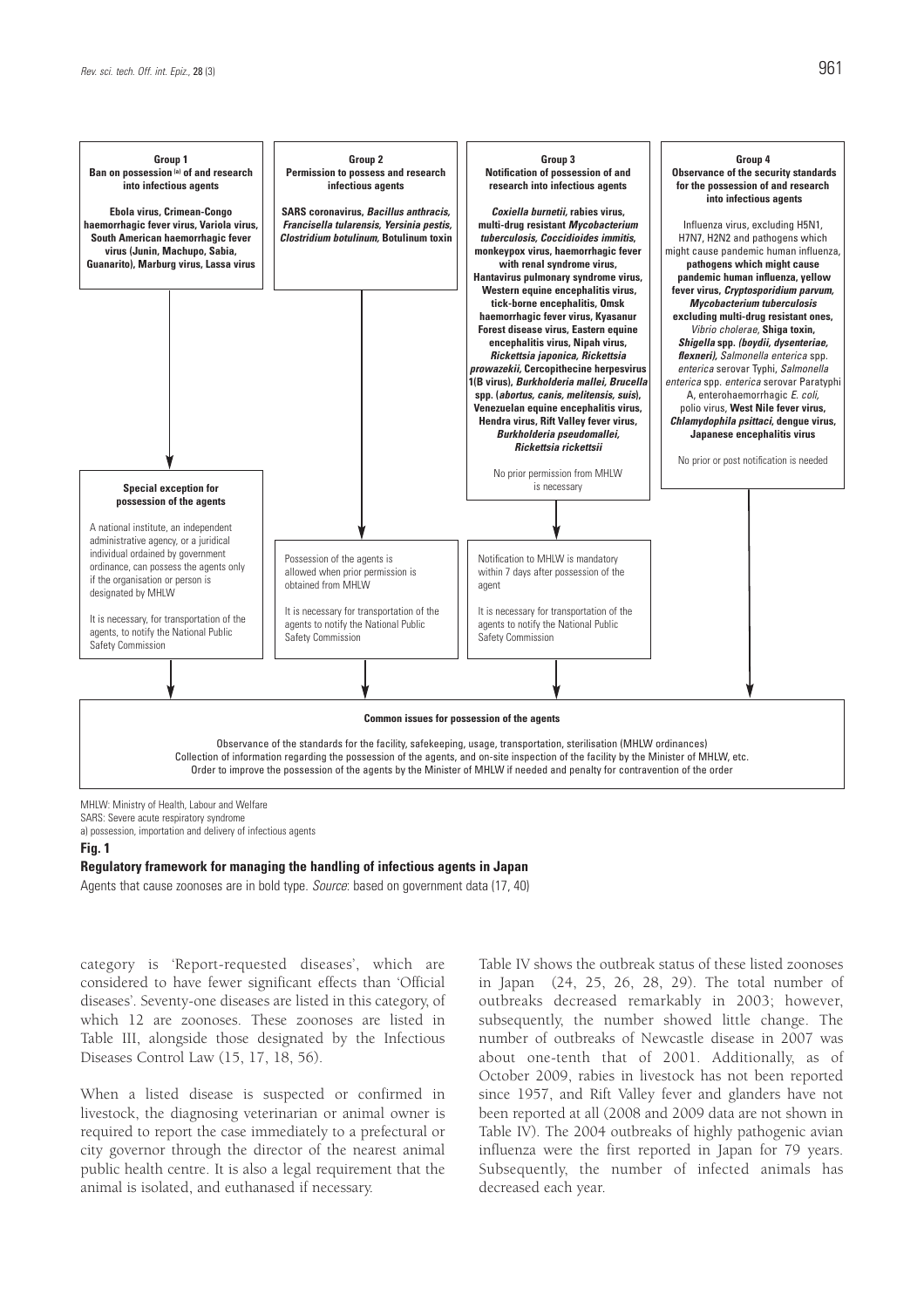**Table III**

## **Zoonoses listed by the Animal Infectious Diseases Control Law and/or by the Infectious Diseases Control Law**

| <b>Zoonoses listed</b><br>in the Animal<br><b>Infectious Diseases</b><br><b>Control Law</b> | <b>Infectious agents causing</b><br>the zoonoses listed in the<br><b>Animal Infectious Diseases</b><br><b>Control Law</b>                                                  | <b>Target animals</b><br>in the Animal<br><b>Infectious</b><br><b>Diseases Control Law</b> | <b>Classification</b><br>of diseases<br>in the Infectious<br><b>Diseases Control Law</b>                                                                                 | <b>Classification for handling</b><br>infectious agents<br>under the Infectious<br><b>Diseases Control Law</b>                                                                                    |  |  |  |  |
|---------------------------------------------------------------------------------------------|----------------------------------------------------------------------------------------------------------------------------------------------------------------------------|--------------------------------------------------------------------------------------------|--------------------------------------------------------------------------------------------------------------------------------------------------------------------------|---------------------------------------------------------------------------------------------------------------------------------------------------------------------------------------------------|--|--|--|--|
| Official diseases (legally designated animal infectious diseases)                           |                                                                                                                                                                            |                                                                                            |                                                                                                                                                                          |                                                                                                                                                                                                   |  |  |  |  |
| Enzootic encephalitis                                                                       | Japanese encephalitis virus;<br>West Nile virus; Eastern equine<br>encephalitis virus; Western equine<br>encephalitis virus; Venezuelan<br>equine encephalitis virus, etc. | Cattle, buffalo, deer, horses,<br>sheep, goats, swine, wild boar                           | Category 4 (Japanese<br>encephalitis; West Nile<br>encephalitis; Eastern equine<br>encephalitis; Western equine<br>encephalitis; Venezuelan<br>equine encephalitis)      | Group 3 (Eastern equine encephalitis<br>virus; Western equine encephalitis<br>virus; Venezuelan equine<br>encephalitis virus)<br>Group 4 (Japanese encephalitis<br>virus; West Nile encephalitis) |  |  |  |  |
|                                                                                             |                                                                                                                                                                            |                                                                                            | Acute encephalitis, excluding<br>the above diseases, Rift Valley<br>fever and tick-borne<br>encephalitis, belongs in<br>Category 5                                       |                                                                                                                                                                                                   |  |  |  |  |
| Rabies                                                                                      | Rabies virus and other lyssaviruses                                                                                                                                        | Cattle, buffalo, deer, horses,<br>sheep, goats, swine, wild boar                           | Category 4 (rabies, lyssavirus<br>infection)                                                                                                                             | Group 3 (rabies virus; rabies virus<br>fixed strain)                                                                                                                                              |  |  |  |  |
| Rift Valley fever                                                                           | Rift Valley fever virus                                                                                                                                                    | Cattle, buffalo, deer,<br>sheep, goats                                                     | Category 5<br>(Rift Valley fever)                                                                                                                                        | Group 3 (Rift Valley fever virus)                                                                                                                                                                 |  |  |  |  |
| Anthrax                                                                                     | Bacillus anthracis                                                                                                                                                         | Cattle, buffalo, deer, horses,<br>sheep, goats, swine, wild boar                           | Category 4 (anthrax)                                                                                                                                                     | Group 2 (B. anthracis)                                                                                                                                                                            |  |  |  |  |
| <b>Brucellosis</b>                                                                          | Brucella abortus: B. melitensis:<br>B. suis; B. ovis                                                                                                                       | Cattle, buffalo, deer, sheep,<br>goats, swine, wild boar                                   | Category 4 (diseases<br>caused by <i>B. abortus</i> ;<br>B. melitensis; B. suis;<br>B. canis)                                                                            | Group 3 (B. abortus; B. melitensis;<br>B. suis: B. canis)                                                                                                                                         |  |  |  |  |
| <b>Tuberculosis</b>                                                                         | Mycobacterium bovis:<br>M. tuberculosis                                                                                                                                    | Cattle, buffalo, deer, goats                                                               | Category 2 (tuberculosis)                                                                                                                                                | Group 3 (multi-drug resistant<br>M. tuberculosis that is resistant<br>to at least isoniazid and rifampicin)                                                                                       |  |  |  |  |
| Transmissible<br>spongiform<br>encephalopathy                                               | Abnormal prion protein (PrPsc)                                                                                                                                             | Cattle, buffalo, deer, sheep,<br>goats                                                     | Category 5 (Creutzfeldt-Jakob<br>disease)                                                                                                                                | Not listed                                                                                                                                                                                        |  |  |  |  |
| Glanders                                                                                    | Burkholderia mallei                                                                                                                                                        | Horses                                                                                     | Category 4 (glanders)                                                                                                                                                    | Group 3 (B. mallei)                                                                                                                                                                               |  |  |  |  |
| Highly pathogenic<br>avian influenza                                                        | Influenza A virus of H5 and<br>H7 subtypes                                                                                                                                 | Chickens, ducks, turkeys, quail                                                            | Designated disease<br>(influenza H5N1)                                                                                                                                   | Group 4<br>(influenza A virus of H5N1 and H7N7)                                                                                                                                                   |  |  |  |  |
| Newcastle disease                                                                           | Newcastle disease virus                                                                                                                                                    | Chickens, ducks, turkeys, quail                                                            | Not listed                                                                                                                                                               | Not listed                                                                                                                                                                                        |  |  |  |  |
| <b>Report-requested diseases</b>                                                            |                                                                                                                                                                            |                                                                                            |                                                                                                                                                                          |                                                                                                                                                                                                   |  |  |  |  |
| Melioidosis                                                                                 | Burkholderia pseudomallei                                                                                                                                                  | Cattle, buffalo, deer, horses,<br>sheep, goats, swine, wild boar                           | Category 4 (melioidosis)                                                                                                                                                 | Group 3 (B. pseudomallei)                                                                                                                                                                         |  |  |  |  |
| Tetanus                                                                                     | Clostridium tetani                                                                                                                                                         | Cattle, buffalo, deer, horses                                                              | Category 5 (tetanus)                                                                                                                                                     | Not listed                                                                                                                                                                                        |  |  |  |  |
| Leptospirosis                                                                               | Leptospira interrogans serovar<br>Pomona, Canicola,<br>Icterohaemorrhagiae, Grippotyphosa,<br>Hardjo, Autumnalis, Australis<br>(7 serovars)                                | Cattle, buffalo, deer, swine,<br>wild boar, dogs                                           | Category 4 (leptospirosis)                                                                                                                                               | Not listed                                                                                                                                                                                        |  |  |  |  |
| Salmonellosis                                                                               | Salmonella serovar Dublin,<br>Enteritidis, Typhimurium,<br>Choleraesuis (4 serovars)                                                                                       | Cattle, buffalo, deer, swine,<br>wild boar, chickens, ducks,<br>turkeys, quail             | Category 3 (typhoid fever<br>caused by S. enterica subsp.<br>enterica serovar Typhi;<br>Paratyphoid fever caused<br>by S. enterica subsp.<br>enterica serovar Paratyphi) | Group 4 (S. enterica subsp. enterica<br>serovar Typhi; S. enterica subsp.<br>enterica serovar Paratyphi)                                                                                          |  |  |  |  |
| Trypanosomiasis                                                                             | Trypanosoma brucei; T. congolense;<br>T. vivax; T. evansi; T. theileri;<br>T. equiperdum                                                                                   | Cattle, buffalo, horses                                                                    | Not listed                                                                                                                                                               | Not listed                                                                                                                                                                                        |  |  |  |  |
| Nipah virus infection                                                                       | Nipah virus                                                                                                                                                                | Horses, swine, wild boar                                                                   | Category 4 (Nipah virus<br>infection)                                                                                                                                    | Group 3 (Nipah virus)                                                                                                                                                                             |  |  |  |  |
| Equine morbillivirus<br>pneumonia                                                           | Hendra virus                                                                                                                                                               | Horses                                                                                     | Category 4 (Hendra virus<br>infection)                                                                                                                                   | Group 3 (Hendra virus)                                                                                                                                                                            |  |  |  |  |
| Tularemia                                                                                   | Francisella tularensis subsp.<br>tularensis, subsp. holarctia, subsp.<br>mediasiatica, subsp. Novicida                                                                     | Horses, sheep, swine, wild<br>boar, rabbits                                                | Category 4 (tularemia)                                                                                                                                                   | Group 2 ( <i>F. tularensis</i> subsp.<br>tularensis, subsp. holarctia)                                                                                                                            |  |  |  |  |
| Toxoplasmosis                                                                               | Toxoplasma gondii                                                                                                                                                          | Sheep, goats, swine, wild boar                                                             | Not listed                                                                                                                                                               | Not listed                                                                                                                                                                                        |  |  |  |  |
| Swine erysipelas                                                                            | Erysipelothrix rhusiopathiae                                                                                                                                               | Swine, wild boar                                                                           | Not listed                                                                                                                                                               | Not listed                                                                                                                                                                                        |  |  |  |  |
| Nairobi sheep disease                                                                       | Nairobi sheep disease virus                                                                                                                                                | Sheep, goats                                                                               | Not listed                                                                                                                                                               | Not listed                                                                                                                                                                                        |  |  |  |  |
| Contagious ecthyma                                                                          | Orf virus                                                                                                                                                                  | Deer, sheep, goats                                                                         | Not listed                                                                                                                                                               | Not listed                                                                                                                                                                                        |  |  |  |  |

*Source*: based on data published by the Japanese government (15, 17, 18, 56)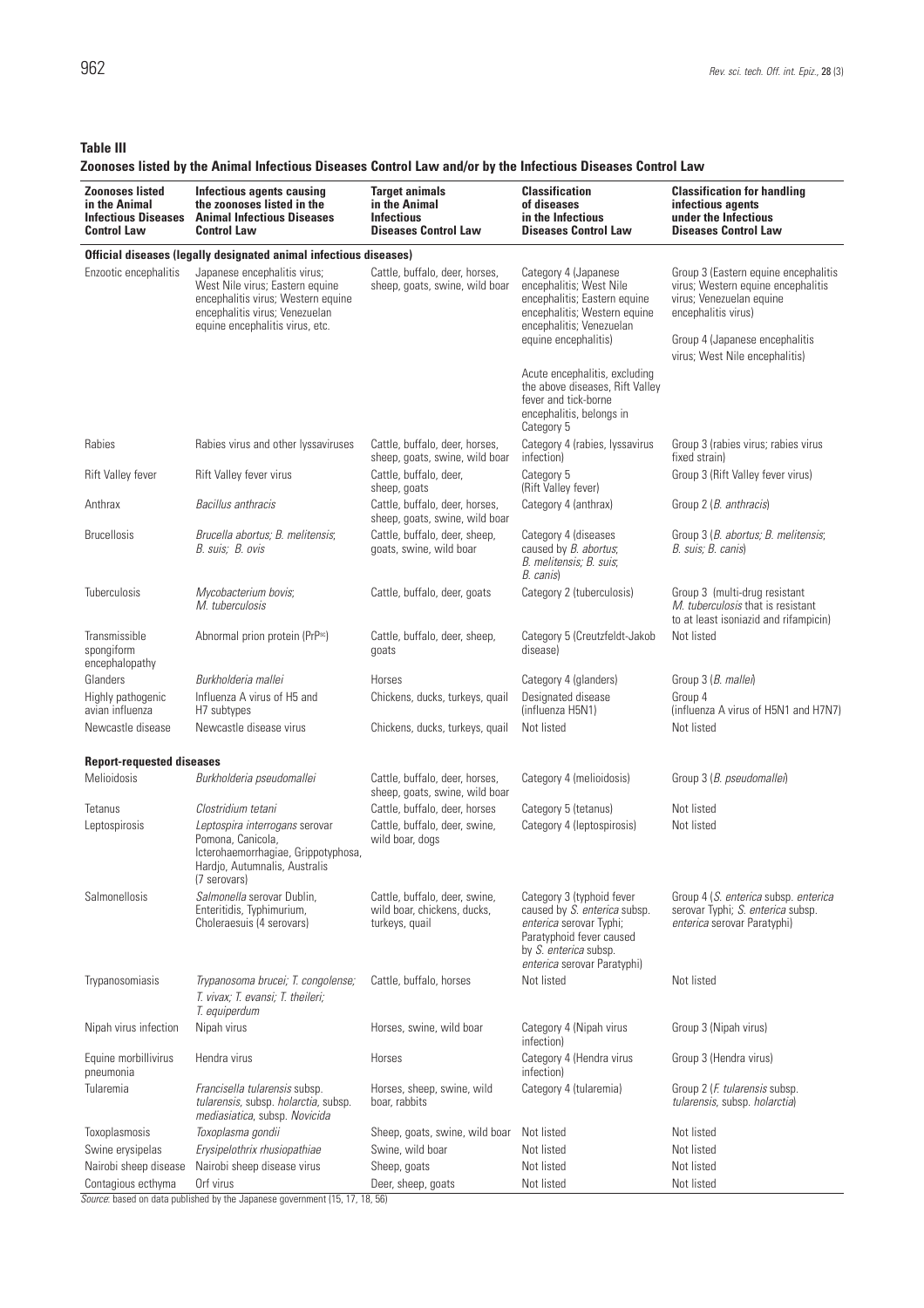## Regulatory framework for the border control of zoonoses

Restricting the importation of certain animals, through a ban on imports, quarantine measures and the submission of health certificates, has been systematically implemented under the Infectious Diseases Control Law, the Domestic Animal Infectious Diseases Control Law and the Rabies Prevention Law (Fig. 2) (2, 39). Several species are banned from importation because they may transmit severe zoonoses to humans, e.g.:

– prairie dogs (*Cynomys ludovicianus*) may carry plague

– Chinese ferret badgers (*Melogale moschata*) and masked palm civets (*Paguma larvata*) may transmit SARS

– bats may carry Nipah virus infection and lyssavirus infection

– multimammate mice (*Mastomys natalensis*) may be infected with Lassa fever

– monkeys may carry Ebola haemorrhagic fever and Marburg disease.

In the case of quarantine, animal quarantine officers conduct on-site inspections of imported animals in vessels and aeroplanes and transfer the animals to designated MAFF quarantine facilities for clinical, serological, microbiological, biochemical and pathological inspection. The quarantine procedure differs, according to animal species and exporters (Table V). The Yokohama Head Office is a hub for animal quarantine services, and, as of June 2009, there were six branch and 17 sub-branch animal quarantine facilities across Japan. Approximately half of the 356 quarantine officers who work for the Head Office and animal quarantine facilities are veterinarians, and the remaining half are specialists in animal husbandry, etc.

As Table VI shows, during the period from 2003 to 2007, the number of quarantined animals decreased (in spite of an increase in the number of imported monkeys) (3).

### **Table IV**

**Number of reports of zoonosis outbreaks in animals under the Domestic Animal Infectious Diseases Control Law**

| <b>Disease category</b>                 | 2001      | 2002           | 2003         | 2004             | 2005  | 2006        | 2007  |
|-----------------------------------------|-----------|----------------|--------------|------------------|-------|-------------|-------|
| <b>Official diseases</b>                |           |                |              |                  |       |             |       |
| Enzootic encephalitis                   | 4         | 6              | 1            | 3                | 11    | 11          | 3     |
| Rabies                                  | 0         | 0              | 0            | $\boldsymbol{0}$ | 0     | $\mathbb O$ | 0     |
| Rift Valley fever                       | 0         | $\Omega$       | $\Omega$     | 0                | 0     | 0           | 0     |
| Anthrax                                 | 0         | $\Omega$       | $\theta$     | 0                | 0     | 0           | U     |
| <b>Brucellosis</b>                      |           |                | $\cup$       | 0                | 0     | 0           |       |
| Tuberculosis                            |           |                |              | $\mathbf{0}$     |       |             | 0     |
| Transmissible spongiform encephalopathy | 4         | $\overline{2}$ | 7            | 5                | 8     | 10          | 3     |
| Glanders                                | 0         | 0              | $\theta$     | $\theta$         | 0     | 0           | 0     |
| Highly pathogenic avian influenza       | 0         | $\Omega$       | $\theta$     | 24               | 188   | 6           | 4     |
| Newcastle disease                       | 21,201    | 24,656         | 0            | 2,822            | 564   | 500         | 250   |
| <b>Report-requested diseases</b>        |           |                |              |                  |       |             |       |
| Melioidosis                             | 0         | 0              | $\theta$     | $\mathbb O$      | 0     | 0           | 0     |
| Tetanus                                 | 80        | 56             | 65           | 71               | 85    | 100         | 85    |
| Leptospirosis                           | 102       | 184            | 144          | 167              | 71    | 40          | 50    |
| Salmonellosis                           | 3,475     | 1,074          | 603          | 995              | 988   | 1,701       | 1,487 |
| Trypanosomiasis                         | 0         | $\mathbf{1}$   | $\mathbf{1}$ | $\overline{1}$   | 0     | $\mathbb O$ | 0     |
| Nipah virus infection                   | <b>NS</b> | <b>NS</b>      | <b>NS</b>    | <b>NS</b>        | 0     | 0           | 0     |
| Equine morbillivirus pneumonia          | 0         | $\Omega$       | $\theta$     | 0                | 0     | $\Omega$    | 0     |
| Tularemia                               | 0         | $\Omega$       | $\Omega$     | $\mathbf{0}$     | 0     | $\Omega$    | 0     |
| Toxoplasmosis                           | 36        | 38             | 32           | 46               | 19    | 46          | 51    |
| Swine erysipelas                        | 1,781     | 1,600          | 1,755        | 1,555            | 1,667 | 1,597       | 1,479 |
| Nairobi sheep disease                   | 0         | $\Omega$       | 0            | $\mathbf{0}$     | 0     | 0           | 0     |
| Contagious ecthyma                      | 3         | $\mathbf{1}$   | 1            | $\theta$         | 0     | 0           | 15    |
| <b>Total</b>                            | 26,688    | 27,620         | 2,610        | 5,689            | 3,602 | 4,012       | 3,428 |

*Source*: based on animal hygiene statistics published by the Ministry of Agriculture, Forestry and Fisheries (24, 25, 26, 28, 29) NS: not surveyed because the disease was not required to be reported at that time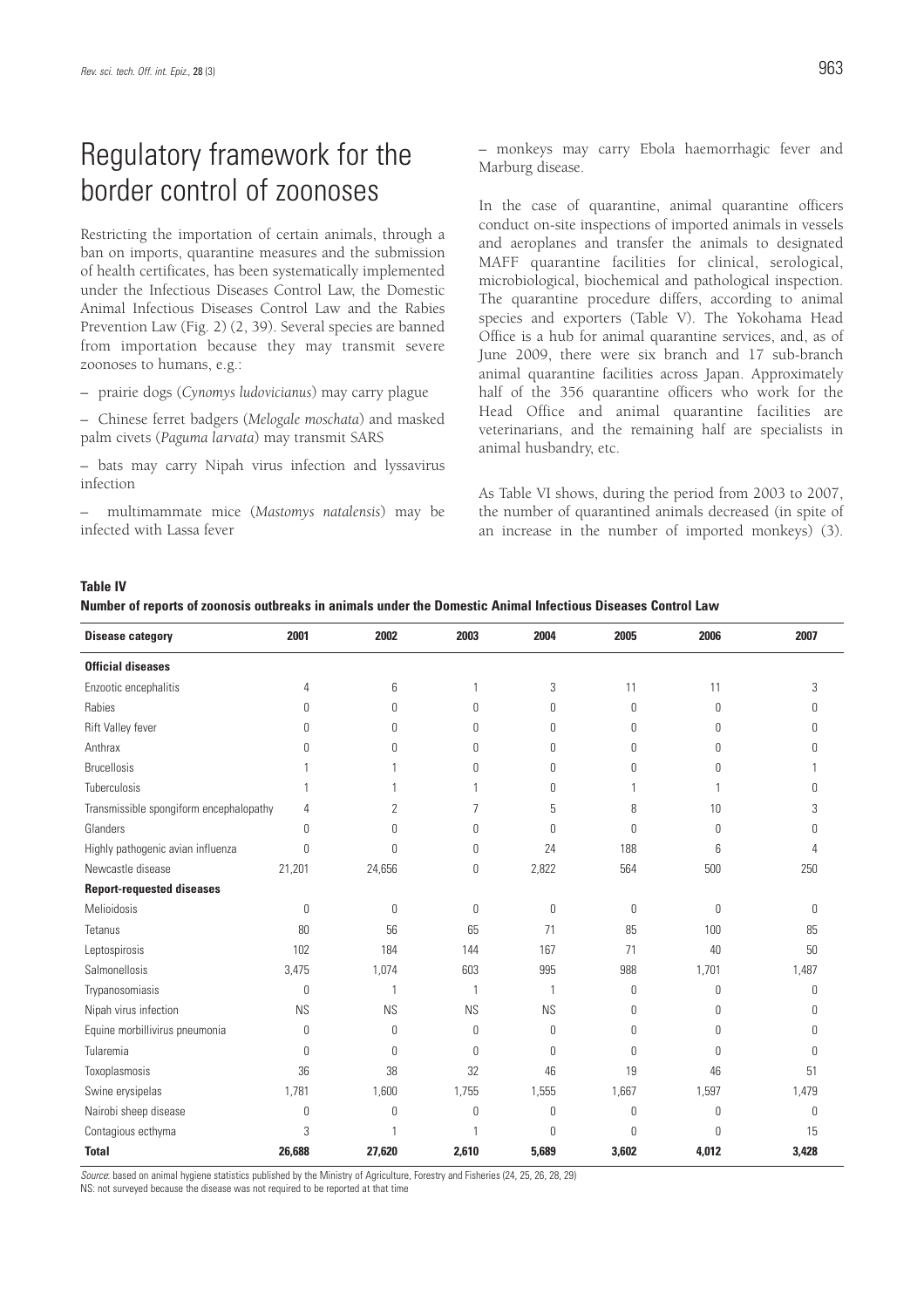|                                                                                                  | <b>Restriction on import of animals</b>                                    |                                                                                                               | <b>Tighter</b>                                                                                                                                                             |  |
|--------------------------------------------------------------------------------------------------|----------------------------------------------------------------------------|---------------------------------------------------------------------------------------------------------------|----------------------------------------------------------------------------------------------------------------------------------------------------------------------------|--|
|                                                                                                  |                                                                            |                                                                                                               |                                                                                                                                                                            |  |
|                                                                                                  | Notification of<br>health certificate                                      | <b>Quarantine</b>                                                                                             | <b>Ban on import</b>                                                                                                                                                       |  |
| Law Concerning the Prevention<br>of Infectious Diseases and Patients<br>with Infectious Diseases |                                                                            | Monkeys used for research and<br>exhibition, under specified<br>conditions only                               | Chinese ferret badgers, bats,<br>raccoon dogs, masked palm civets,<br>prairie dogs, Mastomys natalensis,<br>monkeys, except those to be used<br>for research or exhibition |  |
| <b>Notification System for</b><br>the Importation of Animals                                     | Live terrestrial mammals, live birds<br>and carcasses of rodents, etc. (a) |                                                                                                               | (specified condition)                                                                                                                                                      |  |
| <b>Domestic Animal Infectious</b><br>Diseases Control Law                                        |                                                                            | Cattle, buffalo, deer, horses, sheep,<br>goats, swine, wild boar, chickens,<br>ducks, turkeys, quail, rabbits |                                                                                                                                                                            |  |
|                                                                                                  |                                                                            | Dogs                                                                                                          |                                                                                                                                                                            |  |
| <b>Rabies Prevention Law</b>                                                                     |                                                                            | Cats, raccoons, foxes, skunks                                                                                 |                                                                                                                                                                            |  |
|                                                                                                  |                                                                            |                                                                                                               |                                                                                                                                                                            |  |

a) Animals, except for Artiodactyla, Perissodactyla, Lagomorpha, poultry, dogs, cats, raccoons, foxes, skunks, and monkeys under specified conditions, which have already been quarantined, or whose importation is banned by the Law Concerning the Prevention of Infectious Diseases and Patients with Infectious Diseases, Domestic Animal Infectious Diseases Control Law and/or Rabies Prevention Law

### **Fig. 2**

### **Regulatory system of restricting importations of animals into Japan**

*Source*: based on government data (2, 39)

Among these quarantined animals, 45 were detected as being infected or suspected of infection, as follows:

– six cattle were confirmed infected with brucellosis

– there were 38 suspected cases of brucellosis (all in cattle except for one case in swine)

– there was one suspected case of leptospirosis (in cattle).

No dogs, cats, raccoons or foxes were found to be infected with rabies and no monkeys were infected with Ebola haemorrhagic fever or Marburg disease during this period (information from the Yokohama Head Office of the Animal Quarantine Service). All of the infected or suspected animals were generally euthanased, except for some cases, which were later confirmed to be uninfected, or which recovered from the disease and were sent back to the exporting country.

The system for submitting health certificates, which is regulated by the Notification System for the Importation of Animals (enforced since September 2005), under the Infectious Diseases Control Law, is considered to play a complementary role in quarantine, because the system targets live terrestrial mammals, live birds and the carcasses of rodents, etc. The exceptions are animals that have already been quarantined under the Domestic Animal Infectious Diseases Control Law or the Rabies Prevention Law, or whose importation is banned by the Infectious Diseases Control Law (Fig. 2) (39).

In this system, imported animals must be accompanied by health certificates issued by the government authorities of the exporting country, declaring the animals to be free of diseases, such as rabies in all species of mammals, plague and tularemia in rodents, and West Nile fever and highly pathogenic avian influenza in birds.

The diseases and animals covered by this system were decided by risk assessment on the basis of:

– the pathogenicity of the disease in humans

– the possibility of medical treatment for the human illness

– the epidemic situation throughout the world

– the number of imported animals which might be vectors or reservoirs of the disease, and so on (32, 42). Under this system, the following numbers of animals were reported as being imported:

- from September to December 2005: 837,376
- from January to December 2006: 2,906,274
- from January to December 2007: 2,890,524.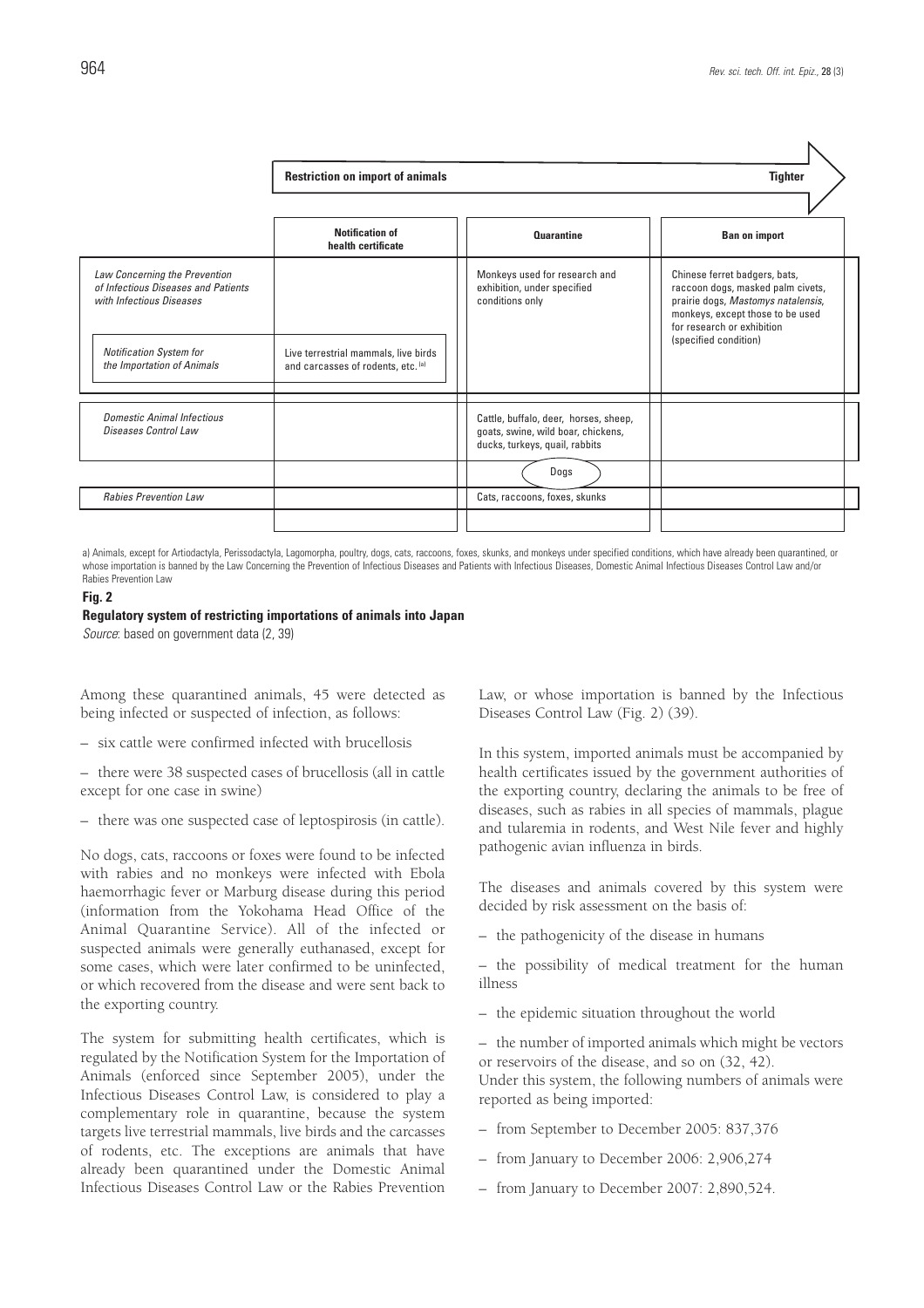## **Table V Requirements for the quarantine of imported animals**

| <b>Animal species</b>                                                                                                                                             | <b>Target diseases</b>                                                                                                                                                                                                                                                                                                                                                                                                                                                                                                                                               | <b>Allowed exporters</b>                                                                                                                                                                                                                         | <b>Prior notification</b>                                                                                                                                                                                                                   | <b>Detention period</b><br>for quarantine                                                                                   |
|-------------------------------------------------------------------------------------------------------------------------------------------------------------------|----------------------------------------------------------------------------------------------------------------------------------------------------------------------------------------------------------------------------------------------------------------------------------------------------------------------------------------------------------------------------------------------------------------------------------------------------------------------------------------------------------------------------------------------------------------------|--------------------------------------------------------------------------------------------------------------------------------------------------------------------------------------------------------------------------------------------------|---------------------------------------------------------------------------------------------------------------------------------------------------------------------------------------------------------------------------------------------|-----------------------------------------------------------------------------------------------------------------------------|
| Monkeys                                                                                                                                                           | Ebola haemorrhagic fever,<br>Marburg disease                                                                                                                                                                                                                                                                                                                                                                                                                                                                                                                         | United States of America.<br>People's Republic of China,<br>Indonesia, Philippines, Vietnam,<br>Surinam, Guyana and Cambodia                                                                                                                     | Must be submitted to the<br><b>Animal Quarantine Service</b><br>70-40 days before arrival<br>in Japan                                                                                                                                       | 30 days or longer                                                                                                           |
| Cattle, buffalo, deer,<br>sheep, goats, swine,<br>wild boar (cloven-hoofed<br>animals), chickens,<br>ducks, turkeys, quail<br>(domestic fowl), horses,<br>rabbits | Official and report-requested<br>diseases listed in the Domestic<br>Infectious Diseases Control Law                                                                                                                                                                                                                                                                                                                                                                                                                                                                  | In the case of cloven-hoofed<br>animals, permitted exporters<br>are designated (a)                                                                                                                                                               | Must be submitted to the Animal<br>Quarantine Service before arrival<br>in Japan; 120-90 days before<br>(for cloven-hoofed animals and<br>horses) and 70-40 days before<br>(for domestic fowl), no need for<br>prior notification (rabbits) | 15 days for cloven-hoofed<br>animals, 10 days for<br>domestic fowl and horses,<br>1 day for rabbits                         |
| Dogs, cats, raccoons,<br>foxes, skunks                                                                                                                            | Rabies (dogs, cats, raccoons,<br>foxes, skunks) and leptospirosis<br>(dogs)<br>$\mathbf{A} \cdot \mathbf{A} \cdot \mathbf{A} \cdot \mathbf{A} \cdot \mathbf{A} \cdot \mathbf{A} \cdot \mathbf{A} \cdot \mathbf{A} \cdot \mathbf{A} \cdot \mathbf{A} \cdot \mathbf{A} \cdot \mathbf{A} \cdot \mathbf{A} \cdot \mathbf{A} \cdot \mathbf{A} \cdot \mathbf{A} \cdot \mathbf{A} \cdot \mathbf{A} \cdot \mathbf{A} \cdot \mathbf{A} \cdot \mathbf{A} \cdot \mathbf{A} \cdot \mathbf{A} \cdot \mathbf{A} \cdot \mathbf{A} \cdot \mathbf{A} \cdot \mathbf{A} \cdot \mathbf{$ | Taipei China, Iceland, Sweden,<br>Norway, the United Kingdom<br>(only Great Britain and Northern)<br>Ireland), Australia, New Zealand,<br>the Fiji Islands, Hawaii and Guam<br>are designated as rabies-free regions<br>(designated regions) (b) | Must be submitted to the Animal<br>Quarantine Service at least<br>40 days before arrival in Japan                                                                                                                                           | From 12 hours to 180 days,<br>depending on animal species<br>and exporters (either from<br>designated regions or<br>others) |

*Source*: based on documents published by the Japanese Animal Quarantine Service (2)

a) Korea, Finland, Sweden, Norway, Hungary, Germany, Denmark, Poland, Italy (except the island of Sardinia), Switzerland, Netherlands, Belgium, France, Liechtenstein, Austria, Spain, Ireland, Iceland, United Kingdom (Great Britain and Northern Ireland), Canada, United States of America (the mainland, Hawaii and Guam), Mexico, Belize, Guatemala, Honduras, El Salvador, Nicaragua, Costa Rica, Panama, Dominican Republic, Chile, Northern Mariana Islands, New Zealand, Vanuatu, New Caledonia, Australia, Singapore, Romania, Slovenia, Croatia and Bosnia-Herzegovina. All regions were designated in May 2008 b) All regions were designated on 7 June 2005

To give further details, and as an example: in 2007, 447,404 mammals, 96,329 birds and 2,346,791 carcasses were reported (38).

## Framework corresponding to the International Health Regulations (2005)

The IHR (2005) require WHO Member States to develop and maintain their capacity to detect, assess and report public health events at local, intermediate and national levels (65, 66).

In Japan, which is a WHO Member State, MHLW has established a 'National Focal Point', which is responsible for communicating with the 'WHO IHR (2005) Contact Points'. Moreover, the Ministry has reorganised the network for managing information on PHEIC. The organisational framework, in accord with IHR

(2005) requirements, is summarised in Fig. 3 (37). Since setting up the domestic network for IHR (2005), and as of September 2008, no events of suspected PHEIC due to a zoonosis outbreak have been reported in Japan (57).

## Scientific framework for zoonosis control

In addition to the domestic and international regulatory frameworks described above, the Japanese government has established projects to promote research into the control of infectious diseases, including zoonoses. These projects are being led by the MHLW, the Ministry of Education, Culture, Sports, Science and Technology (MEXT), MAFF and the Ministry of the Environment (MOE) (21). Longstanding and regular research funds organised by these Ministries include health science and labour research grants from MHLW and grants-in-aid for academic research by MEXT (58). In addition, the Ministries have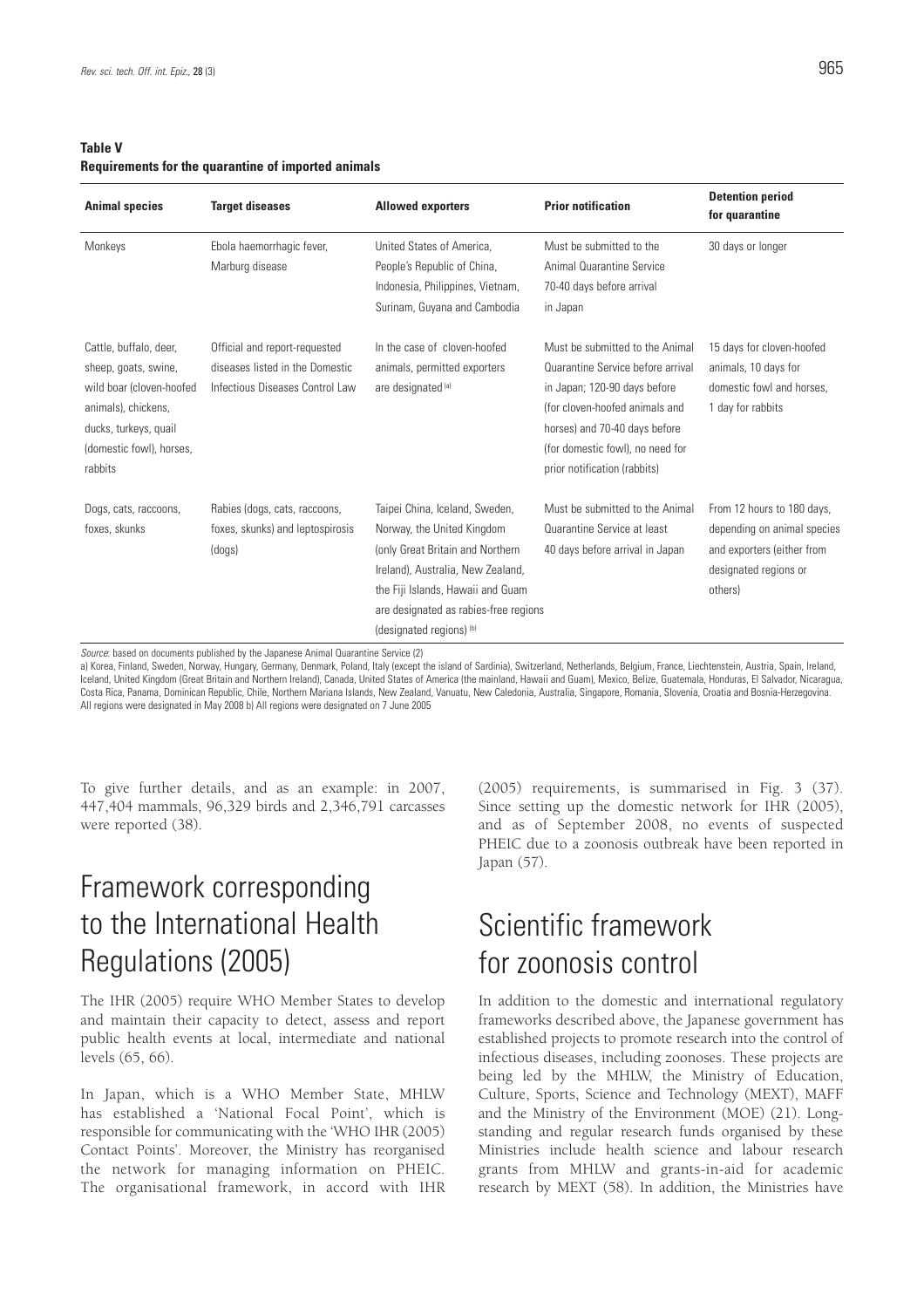| <b>Table VI</b> |                                               |  |
|-----------------|-----------------------------------------------|--|
|                 | <b>Number of imported quarantined animals</b> |  |

| Animal species <sup>(a)</sup>    | 2003           | 2004           | 2005      | 2006    | 2007    |
|----------------------------------|----------------|----------------|-----------|---------|---------|
| Cattle                           | 23,168         | 21,059         | 25,505    | 25,719  | 25,100  |
| Swine                            | 158            | 180            | 241       | 223     | 126     |
| Sheep                            | $\overline{2}$ | 35             | 62        | 233     | 0       |
| Goats                            | 0              | 6              | 13        | 0       | 0       |
| Other cloven-hoofed animals      | 36             | $\overline{2}$ | 0         | 0       | 17      |
| Horses                           | 4,200          | 5,478          | 5,492     | 6,423   | 5,987   |
| Rabbits                          | 10,662         | 29,901         | 14,086    | 13,619  | 12,827  |
| Domestic fowl, including poultry | 101,7931       | 1,193,387      | 1,023,069 | 718,882 | 531,103 |
| Dogs                             | 16,892         | 14,376         | 8,309     | 8,099   | 7,281   |
| Cats                             | 2,457          | 2,611          | 1,635     | 1,655   | 1,600   |
| Raccoons                         | 0              | 0              | 0         | 0       | 0       |
| Foxes                            | 36             | 46             | 2         | 13      | 0       |
| Skunks                           | 0              | 16             | 0         | 0       | 0       |
| Monkeys                          | 3,821          | 6,590          | 5,915     | 7,198   | 7,464   |
| Others                           | 245,933        | 102,150        | 110,110   | 0       | 0       |
| Total                            | 1,325,296      | 1,375,837      | 1,194,439 | 782,064 | 591,505 |

*Source*: based on statistics from the Japanese Animal Quarantine Service (3)

a) Cattle, swine, sheep, goats, other cloven-hoofed animals, horses, rabbits and domestic fowl were quarantined under the Domestic Animal Infectious Diseases Control Law. Dogs, cats, foxes, raccoons and skunks were quarantined under the Rabies Prevention Law and monkeys under the Infectious Diseases Control Law

organised special research projects if needed. For example, during the fiscal year of 2007:

– MHLW spent approximately 5,900,000,000 yen on a project called: Research Enterprise for Emerging and Reemerging Infectious Diseases (21, 41)

– MAFF spent about 860,000,000 yen on Technology Development for the Control of Bovine Spongiform Encephalopathy and Zoonoses (27)

– MEXT spent approximately 2,800,000,000 yen on a Formation Programme of Research Centres for Emerging and Reemerging Infectious Diseases (21, 30).

Each Ministry supports research from the standpoint of the activities under its control. The MHLW oversees the promotion of applied research for the control of both human infectious diseases and zoonoses, to improve public health; MAFF is involved in developing technology to reduce the risk of zoonoses and promote a safe and stable food supply: MEXT promotes the development of basic research on infectious diseases in general, and MOE supports epidemiological studies in animals for their more humane treatment and management, enabling significant improvements in animal welfare.

In addition to the work of these Ministries, described above, independent administrative funding agencies and foundations, such as the Japan Society for the Promotion of Science (www.jsps.go.jp/english/index.html), the Japan

Science and Technology Agency (www.jst.go.jp/EN/index. html), the Bio-oriented Technology Research Advancement Institution (http://brain.naro.affrc.go.jp/index-e.html), and the Japan Health Sciences Foundation (www.jhsf.or.jp/ English/index\_e.html), etc. have all supported various studies for zoonosis control.

Research supported by the above Ministries and organisations has also been conducted by various other organisations in Japan, such as the National Institute of Infectious Diseases (www.nih.go.jp/niid/index-e.html), the National Institute of Animal Health (http://niah. naro.affrc.go.jp/index.html), universities, research institutes and so on. Such research is extremely diverse, for example:

– basic studies on the pathogenesis of zoonoses such as Hantavirus and Ebola virus (58)

– applied research leading directly, it is hoped, to the prevention, diagnosis and treatment of such diseases as pandemic influenza (59), malaria (33) and bovine spongiform encephalopathy (27)

– a clinical study on pre-pandemic vaccines (44)

– epidemiological studies on *Echinococcus multilocularis* (33), highly pathogenic H5N1 influenza (48), and rabies and lyssaviruses (59)

– a survey of bird migration routes and virus transmission (22)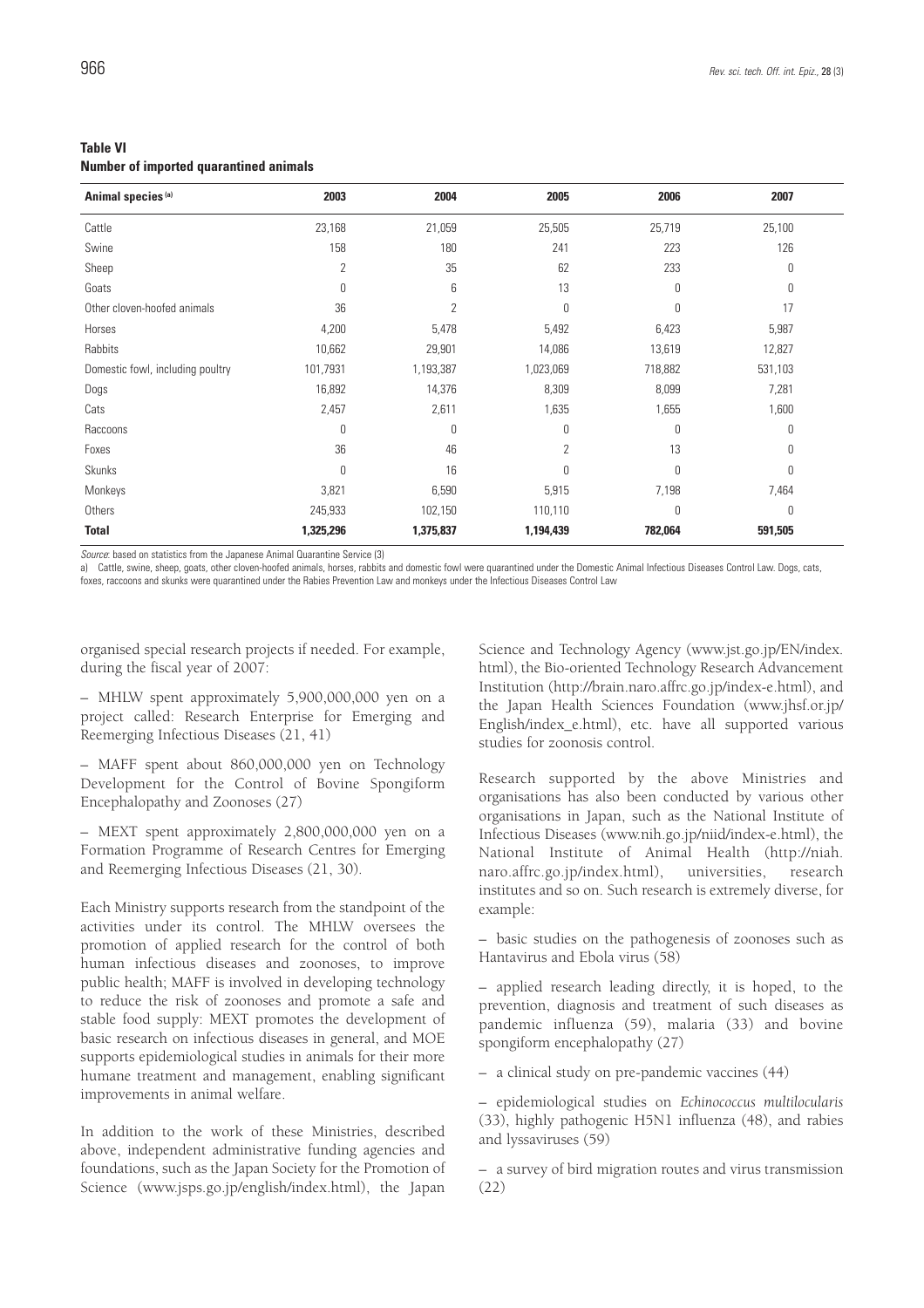

WHO: World Health Organization

IHR (2005): International Health Regulations (2005) MHLW: Ministry of Health, Labour and Welfare PHEIC: Public health emergency of international concern

#### **Fig. 3**

### **Domestic network for implementing the International Health Regulations (2005) in Japan**

*Source*: based on government data (37)

– risk analyses of zoonosis outbreaks (59)

– database development and modelling studies on influenza (1, 11, 60)

– development of a web-based text mining system for infectious disease surveillance (4)

– surveys on formulating guidelines for the hygienic management of pets (34)

– approaches to developing research infrastructures for Japanese facilities at biosafety level 4 (BSL-4) (23) and joint research centres between Japanese and foreign laboratories (30).

Moreover, since 2007, MHLW has launched research projects on health crisis management, including countermeasures against epidemic infectious diseases, which have the potential to establish regulatory systems that are closely geared to IHR (2005) (35). The projects are wide-ranging, and include:

– the development of systems for predicting damage and assessing public health support in the event of bioterrorism

– the establishment of a health crisis management system through the Global Health Security Initiative (an international partnership to strengthen global health preparedness and response to threats of terrorism and pandemic influenza) (12).

## Discussion and conclusions

The risk of a zoonosis outbreak exists throughout the world, and is causally related to multiple factors, such as: the international movement of people and animals, ecological and environmental changes and degradation, changes in human behaviour, and so on (6, 52, 53). Japan is no exception and has characteristic risk factors as a result of its social structure. In Japan, the number of only children, families of two, those living alone and solitary elderly people has gradually increased, because of the falling birth rate and the fastest-aging society in the world. Such family structures have led to an increased demand for companion animals as family members, increasing the risk of zoonotic infection (47, 68). In fact, in the year 2000, the numbers of domestic dogs and cats in Japan were 10,054,000 and 7,718,000, respectively, and these totals have increased each year at the rate of about 5% (47).

Moreover, since the population density in Japan is relatively high (343 people per km2 in 2005, ranking fifth among countries with a population of 10 million or more) (46), there is a significant risk of accelerating the transmission of infectious diseases through human society. The diversification of companion animal species, from dogs, cats, and birds to reptiles and amphibians, etc. is also a concern for the increase of zoonosis outbreaks (7, 68). For example, human salmonellosis associated with reptiles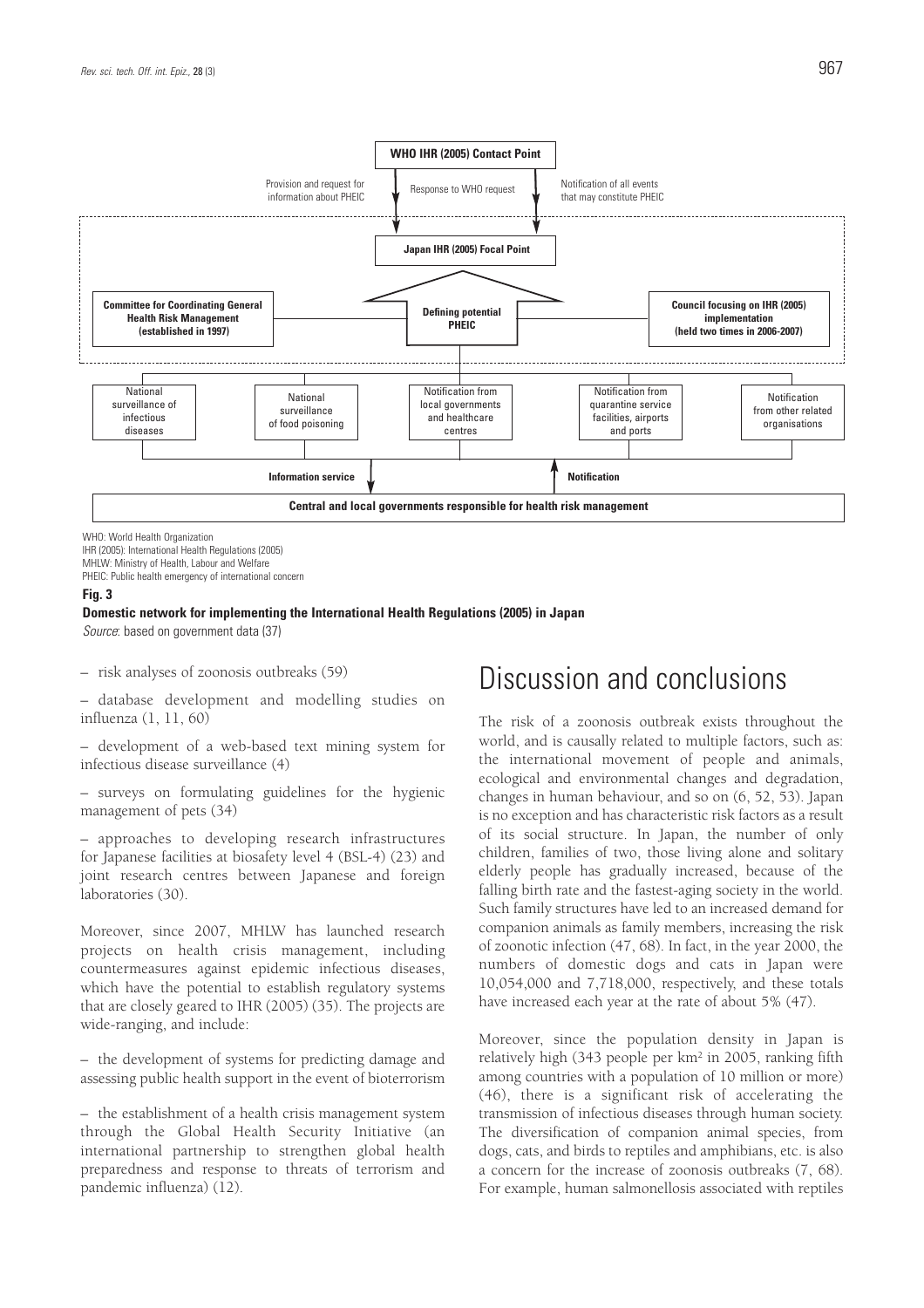(13, 54) has been reported in Japan, as well as in other countries (10). Generally speaking, Japanese nationals are now making contact with an increased number and much larger variety of animals, and are consequently exposed to greater risk of zoonotic infection.

Despite the introduction of systematic regulation under the Infectious Disease Control Law and Animal Infectious Diseases Control Law, the total number of outbreaks of zoonoses changed little between 2001 and 2006 in humans, and between 2003 and 2007 in animals (Tables II and IV). The MIC programme, which reviews the enforcement of the Infectious Diseases Control Law (45), has pointed out several management inadequacies in zoonosis control in quarantine stations and hospitals. Further development and assessment of management systems is essential for Japan in the future. This MIC programme (45) was ground-breaking, because it was the first to evaluate Offices and Ministries in the field of infectious disease control. As a result of this programme, the front lines of zoonosis control, such as quarantine services, have been strengthened. However, the programme is of limited duration and has not pursued the latest systems for zoonosis control. To respond effectively and on a continuing basis to the various zoonoses detected, administrative disease control systems should be periodically reviewed and revised as needed. In this light, regular evaluation systems which are effective, reasonable and involve regular and effective communication and cooperation between Ministries and other stakeholders should be established in Japan.

In accord with the increased global demand for multidirectional studies on zoonoses (50, 53) and a gradual increase in the overall publication of articles on infectious disease research (5), Japan has promoted research into zoonosis control from many perspectives. In particular, studies funded by the MHLW and MAFF take a needs-oriented approach to achieve practical results, being directly integrated into the national framework for zoonosis control. On the other hand, many basic studies to detect the host factors determining tropism and pathogenesis, etc. are supported mainly by MEXT. The outcomes of such basic studies may not yet be clear and are not directly linked to political measures to control zoonoses. However, they have the potential to provide useful tools and technology for the prevention, detection, diagnosis and treatment of these diseases and occupy an important place in prospective policies for disease control in Japan. Japanese Ministries should therefore follow a scientific approach, achieving the best possible balance between basic and applied research and taking global research trends into consideration. Seen in this light, the establishment of regulatory and scientific frameworks in response to zoonoses is crucial for disease control in Japan, as is contributing to the global management of public and animal health, and the successful implementation of IHR (2005).

Since the end of the survey conducted by the author, patients in Japan have been reported as being infected with the pandemic H1N1 2009 virus since May 2009. This paper does not cover countermeasures against the disease outbreak.

## Acknowledgements

The authors thank Dr Kazuya Yamanouchi, a scientific advisor to the World Organisation for Animal Health (OIE) *Scientific and Technical Review* for his reading of the manuscript. In addition, they are grateful to the officials working in the Food Safety and Consumer Bureau and the Yokohama Head Office of the Animal Quarantine Service, Ministry of Agriculture, Forestry and Fisheries, for providing statistical data on animal hygiene.

## **Cadre réglementaire et scientifique pour le contrôle des zoonoses au Japon en vue d'une participation au Règlement sanitaire international (2005)**

## H. Takahashi-Omoe & K. Omoe

## **Résumé**

Les zoonoses sont une source reconnue de problèmes pour la santé publique et la santé animale à travers le monde ; en effet, depuis les années 1970 les maladies infectieuses émergentes apparaissent à un rythme sans précédent et une très grande proportion de ces maladies est de nature zoonotique. Afin de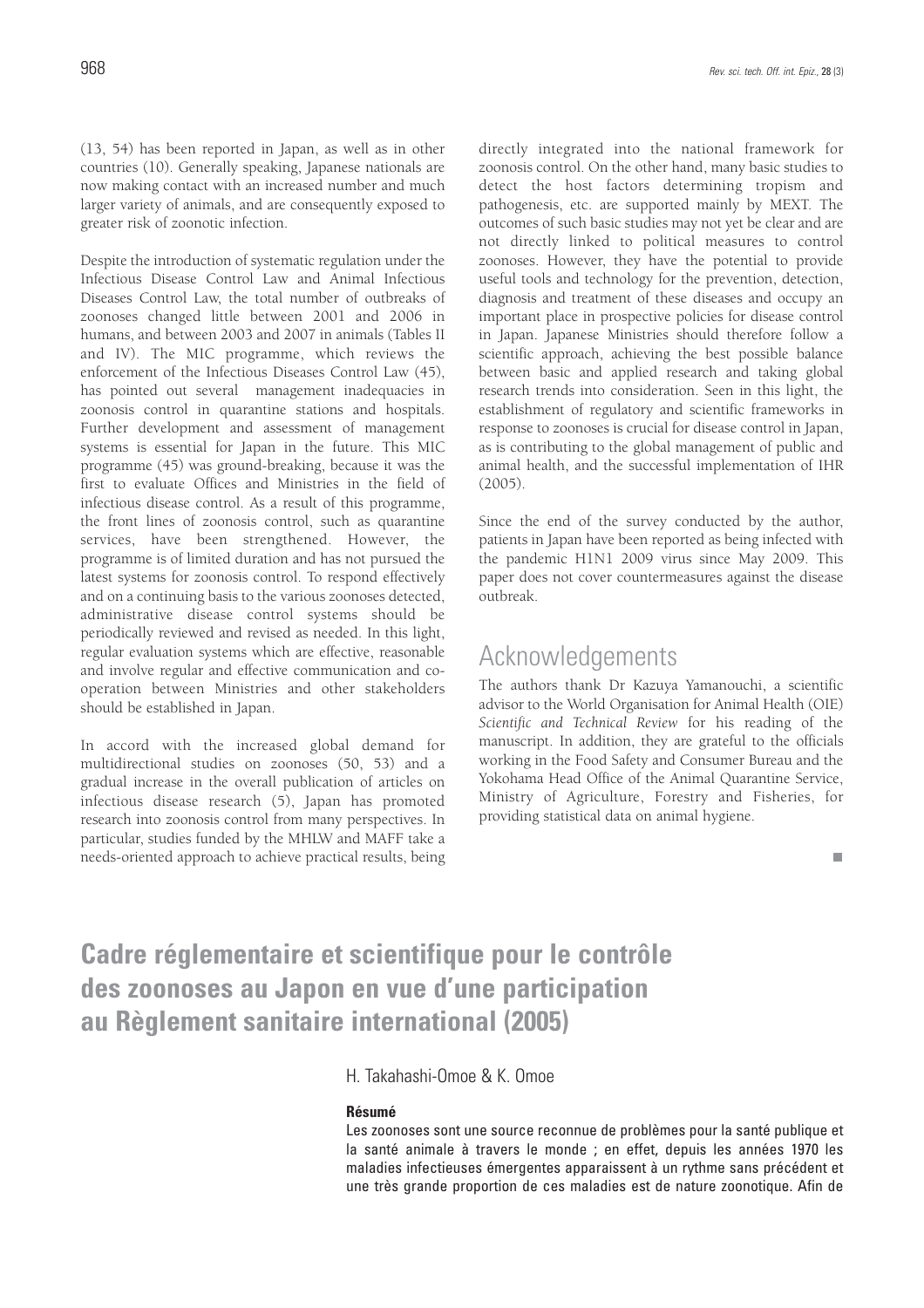contrôler les zoonoses, des mesures de lutte contre les maladies ont été renforcées et maintenues à l'échelle nationale et internationale. Exemple typique de l'effort international, le Règlement sanitaire international (RSI 2005 révisé) a été préparé par l'Organisation mondiale de la santé et mis en œuvre dès 2007.

Au Japon, les ministères compétents ont mis en place un cadre pour contrôler les zoonoses à partir d'approches administratives et scientifiques qui remplissent les exigences du RSI 2005. Les auteurs décrivent le cadre mis en place au Japon, qui peut utilement servir d'exemple de gestion de la santé publique et de la santé animale pour les années à venir.

### **Mots-clés**

Législation – Lois et règlements – Maladie infectieuse émergente – Recherche fondamentale et appliquée – Règlement sanitaire international 2005 – Zoonose.

**Marco reglamentario y científico para el control de las zoonosis en Japón encaminado a contribuir al cumplimiento del Reglamento Sanitario Internacional (2005)** 

H. Takahashi-Omoe & K. Omoe

### **Resumen**

Las zoonosis son una fuente reconocida de problemas graves para la salud pública y animal a nivel mundial; desde los años 1970 están apareciendo enfermedades infecciosas emergentes a un ritmo sin precedentes de las cuales una gran parte se consideran zoonóticas. Con el fin de controlar las zoonosis, las medidas contra estas enfermedades se han intensificado y mantenido a nivel nacional e internacional. Un ejemplo típico del esfuerzo internacional lo constituye el Reglamento Sanitario Internacional organizado por la Organización Mundial de la Salud, conocido como RSI (2005), que se ha venido implementando desde 2007.

En Japón los Ministerios correspondientes han establecido marcos para controlar las zoonosis desde un enfoque tanto administrativo como científico que cumplen los requisitos del RSI (2005). Los autores presentan el marco de control de zoonosis implementado en Japón como ejemplo útil de un sistema de gestión global de la salud pública y animal para los próximos años.

### **Palabras clave**

Enfermedad infecciosa emergente – Investigación básica y aplicada – Legislación – Leyes y reglamentos – Reglamento Sanitario Internacional 2005 – Zoonosis.  $\blacksquare$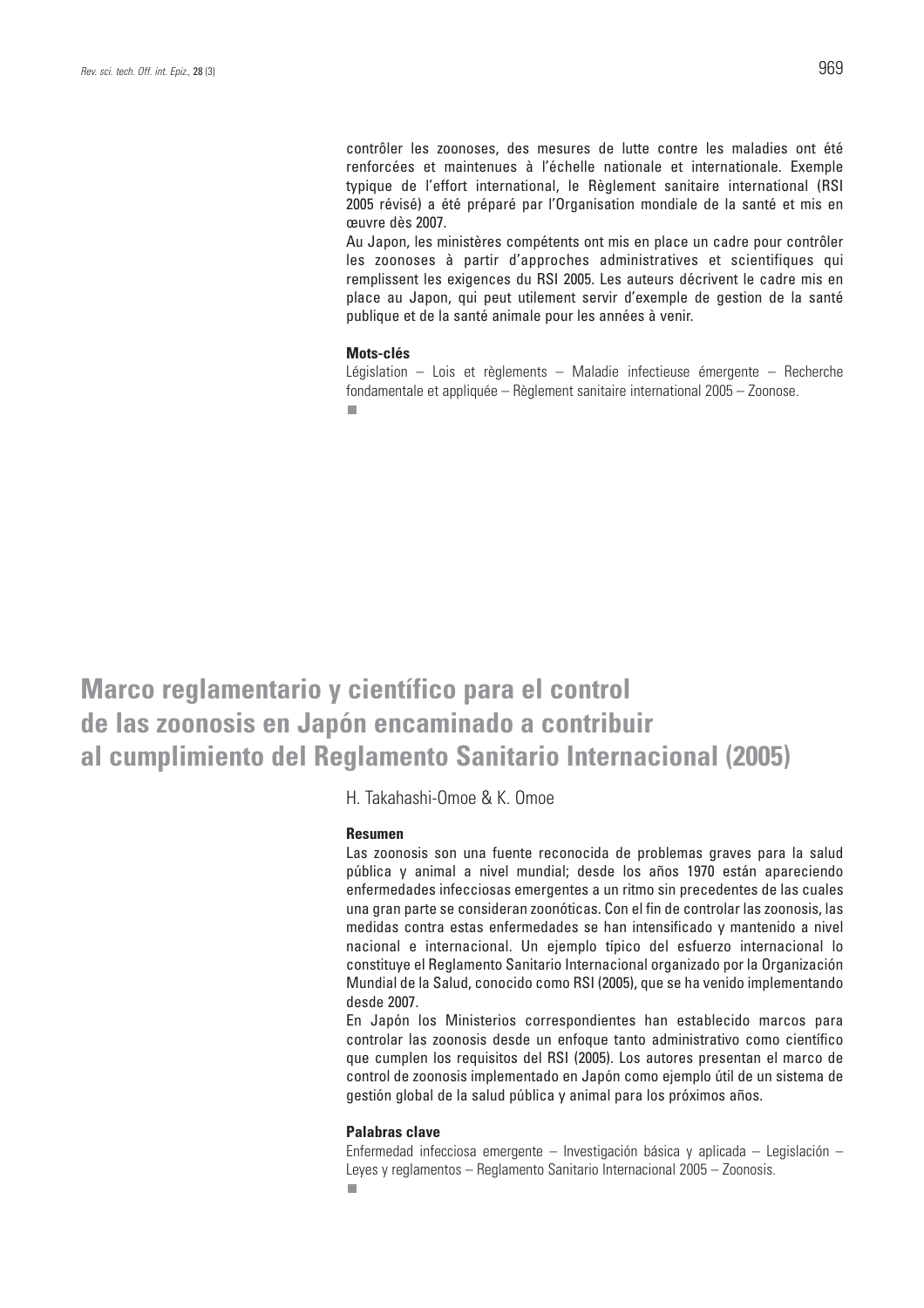## References

- 1. Aihara K., Ohkusa Y. & Maeda H. (2006). The world's first development of a large-scale analysis system for pandemic influenza in consideration of crowded commuter trains [in Japanese]*. In* 57th Regular news conference of the Institute of Industrial Science, University of Tokyo, 11 January 2006. Available at: www.iis.u-tokyo.ac.jp/topics/2006/060111.pdf (accessed on 6 January 2010).
- 2. Animal Quarantine Service, Japanese Ministry of Agriculture, Forestry and Fisheries (2008). – Bring animals into Japan. Available at: www.maff.go.jp/aqs/english/animal/im\_index. html (accessed on 6 January 2010).
- 3. Animal Quarantine Service, Japanese Ministry of Agriculture, Forestry and Fisheries (2008). – Statistics on animal quarantine [in Japanese]. Available at: www.maff. go.jp/aqs/tokei/toukei.html (accessed on 6 January 2010).
- 4. BioCaster Global Health Monitor (2009). Communicable disease surveillance from internet news. Available at: http:// biocaster.nii.ac.jp/index.php?lang=en (accessed on 6 January 2010).
- 5. Bliziotis I.A., Paraschakis K., Vergidis P.I., Karavasiou A.I. & Falagas M.E. (2005). – Worldwide trends in quantity and quality of published articles in the field of infectious diseases. *BMC infect. Dis.*, **5** (1), 16. Available at: www. biomedcentral.com/1471-2334/5/16 (accessed on 6 January 2010).
- 6. Brown C. (2004). Emerging zoonoses and pathogens of public health significance – an overview*. In* Emerging zoonoses and pathogens of public health concern (L.J. King, ed.). *Rev. sci. tech. Off. int. Epiz.*, **23** (2), 435-442. Available at: www.oie.int/boutique/extrait/435442brown.pdf (accessed on 6 January 2010).
- 7. Cabinet Office of Japan (2003). Public opinion survey of humane treatment of animals in 2003 [in Japanese]. Available at: www8.cao.go.jp/survey/h15/h15-doubutu/ (accessed on 6 January 2010).
- 8. Cabinet Secretariat of Japan (2001). Concerning the countermeasures against bio- and chemical terrorisms [in Japanese]. *In* Official announcement of the Cabinet Secretary, 19 December 2001. Available at: www.kantei.go.jp/jp/ kakugikettei/2001/1219nbctaisyo.html (accessed on 6 January 2010).
- 9. Cabinet Secretariat of Japan (2008). Act on Domestic Animal Infectious Diseases Control*. In* Translations of laws and regulations (in compliance with standard bilingual dictionary). Available at: www.cas.go.jp/jp/seisaku/hourei/ data/adaidc.pdf (accessed on 6 January 2010).
- 10. De Jong B., Andersson Y. & Ekdahl K. (2005). Effect of regulation and education on reptile-associated salmonellosis. *Emerg. infect. Dis.*, **11** (3), 398-403. Available at: www.cdc.gov/ncidod/EID/vol11no03/04-0694.htm (accessed on 6 January 2010).
- 11. Deguchi H. (2006). Analysis of the program and project for prevention of pandemic influenza using social simulation [in Japanese]. *In* 1st Workshop organized by the Center for Agent-Based Social Systems Sciences, 19 April, Tokyo Institute of Technology. Tokyo Institute of Technology, Kanagawa. Available at: www.absss.titech.ac.jp/cabsss/ podcast/anti\_pandemic\_simulation\_001.pdf (accessed on 6 January 2010).
- 12. Global Health Security Initiative (2008). Introducing the global health security initiative. Available at: www.ghsi.ca/english/index.asp (accessed on 6 January 2010).
- 13. Hayashitani H., Iwata T. & Nakadai A. (2008). Salmonella in reptiles [in Japanese]. *Modern Media*, **54** (6), 165-170.
- 14. Infectious Disease Surveillance Center, National Institute of Infectious Diseases (1999). – National epidemiological surveillance of infectious diseases in compliance with the enforcement of the new Infectious Diseases Control Law. *Infect. Agents Surveill. Rep.*, **20** (4), 230. Available at: http://idsc.nih.go.jp/iasr/20/230/de2309.html (accessed on 6 January 2010).
- 15. Infectious Disease Surveillance Center, National Institute of Infectious Diseases (2004). – Table I. Official diseases and report-requested diseases [in Japanese]. *In* Countermeasures to control highly pathogenic avian influenza among poultry populations in Japan – Ministry of Agriculture, Forestry and Fisheries (MAFF). *Infect. Agents Surveill. Rep.*, **25** (11), 297- 299. Available at: http://idsc.nih.go.jp/iasr/25/297/graph/ dt29791.gif (accessed on 6 January 2010).
- 16. Infectious Disease Surveillance Center, National Institute of Infectious Diseases (2007). – Amendment of the Infectious Diseases Control Law, Japan, as of June 2007. *Infect. Agents Surveill. Rep.*, **28** (7). Available at: http://idsc.nih.go.jp/iasr/ 28/329/tpc329.html (accessed on 6 January 2010).
- 17. Infectious Disease Surveillance Center, National Institute of Infectious Diseases (2007). – Infectious agents and toxins corresponding to target diseases of the Infectious Diseases Control Law, revised on 1 June 2007*. In* Amendment of the Infectious Diseases Control Law, as of June 2007. *Infect. Agents Surveill. Rep.*, **28** (7), 185-188. Available at: http:// idsc.nih.go.jp/iasr/28/329/graph/t3291.pdf (accessed on 6 January 2010).
- 18. Infectious Disease Surveillance Center, National Institute of Infectious Diseases (2007). – Target diseases of the Infectious Diseases Control Law, revised on 1 April 2007*. In* Amendment of the Infectious Diseases Control Law, as of June 2007. *Infect. Agents Surveill. Rep.*, **28** (7), 185-188. Available at: http://idsc.nih.go.jp/iasr/28/329/graph/t3292. pdf (accessed on 6 January 2010).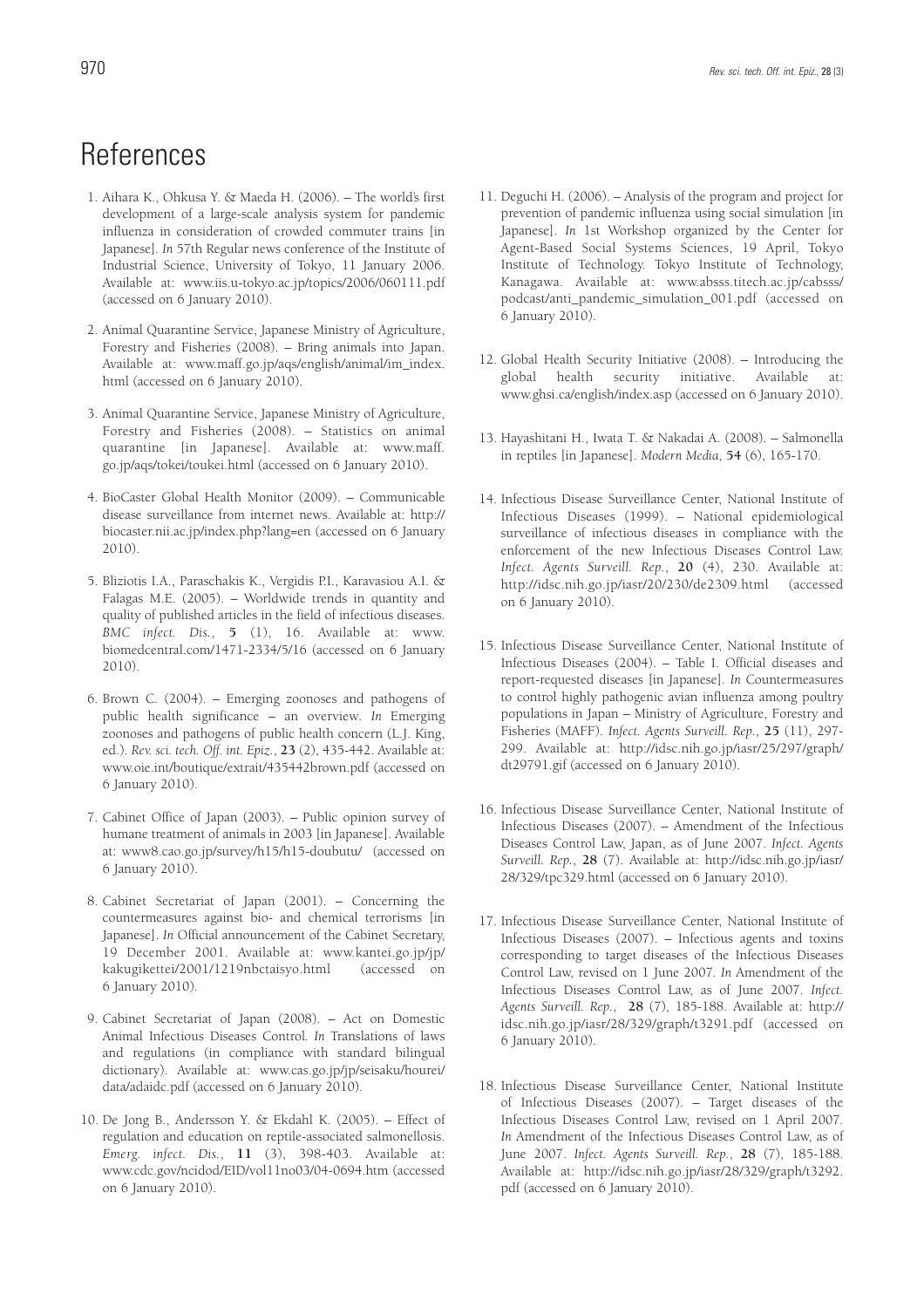- 19. Infectious Disease Surveillance Center, National Institute of Infectious Diseases (2008). – Amending the Infectious Diseases Control Law and the Quarantine Law and strengthening measles control in Japan as of May 2008. *Infect. Agents Surveill. Rep.*, **29** (7), 179-181. Available at: http://idsc.nih.go.jp/iasr/29/341/tpc341.html (accessed on 6 January 2010).
- 20. Inter-Ministerial Avian Influenza Committee (2007). Pandemic Influenza Preparedness Action Plan of the Japanese Government, revised October 2007. Available at: www. mhlw.go.jp/english/topics/influenza/dl/pandemic02.pdf (accessed on 6 January 2010).
- 21. Japanese Council for Science and Technology Policy (2007). – Approach by the Ministry of Education, Culture, Sports, Science and Technology, the Ministry of Health, Labour and Welfare and the Ministry of Agriculture, Forestry and Fisheries [in Japanese]. *In* Explanatory materials No. 4 – No. 7 of the Life Science Project Team, Tokyo. Available at: www8.cao.go.jp/cstp/project/bunyabetu2006/life/2kai/haihu 2.html (accessed on 6 January 2010).
- 22. Japanese Council for Science and Technology Policy (2008). – Study on the dynamics and genome analysis of viruses which derive from wild birds [in Japanese]. *In* Explanatory materials No. 3-1 – No. 3-2 of the Life Science Project Team, Tokyo. Available at: www8.cao.go.jp/cstp/ project/bunyabetu2006/life/10kai/haihu10.html (accessed on 6 January 2010).
- 23. Japanese Council for Science and Technology Policy (2008). – Study on the effective control of emerging infectious diseases which are needed for biosafety level 4 facilities [in Japanese]. *In* Explanatory materials No. 2-1 – No. 2-2 of the Life Science Project Team, Tokyo. Available at: www8.cao. go.jp/cstp/project/bunyabetu2006/life/9kai/haihu9.html (accessed on 6 January 2010).
- 24. Japanese Ministry of Agriculture, Forestry and Fisheries (MAFF) (2005). – Annual statistics of animal infectious diseases*. In* Statistics on animal hygiene 2005. MAFF, Tokyo.
- 25. Japanese Ministry of Agriculture, Forestry and Fisheries (MAFF) (2007). – Monthly report about the outbreaks of official diseases and report-requested diseases in December 2006 [in Japanese]. *Anim. Hyg. Weekly*, **2950**, 118.
- 26. Japanese Ministry of Agriculture, Forestry and Fisheries (MAFF) (2007). – Monthly report about the outbreaks of official diseases and report-requested diseases in December 2006 [in Japanese]. *Anim. Hyg. Weekly*, **2953**, 238-240.
- 27. Japanese Ministry of Agriculture, Forestry and Fisheries (MAFF) (2007). – Technology development for the control of bovine spongiform encephalopathy and zoonoses [in Japanese]. Available at: www.s.affrc.go.jp/docs/project/2007/ outline/2007\_project\_2\_1.pdf (accessed on 6 January 2010).
- 28. Japanese Ministry of Agriculture, Forestry and Fisheries (MAFF) (2008). – Monthly report about the outbreaks of official diseases and report-requested diseases in December 2007 [in Japanese]. *Anim. Hyg. Weekly*, **3003**, 153-155.
- 29. Japanese Ministry of Agriculture, Forestry and Fisheries (MAFF) (2008). – Monthly report about the outbreaks of official diseases and report-requested diseases in December 2007 [in Japanese]. *Anim. Hyg. Weekly*, **3006**, 179.
- 30. Japanese Ministry of Education, Culture, Sports, Science and Technology (2005). – LifeScience Portalsite. Research aimed at producing visible results. Formation Program of Research Centers for Emerging & Reemerging Infectious Diseases. Available at: www.lifescience.mext.go.jp/english/projects/ b07\_2005.html# (accessed on 6 January 2010).
- 31. Japanese Ministry of Health, Labour and Welfare (MHLW) (2003). – Concerning the domestic counter-terrorism measures [in Japanese]. *In* Notification No. 1215001 and No. 1215002 in the joint names of the related departments of MHLW, 15 December. MHLW, Tokyo. Available at: www.mhlw.go.jp/kinkyu/j-terr/2003/1215-1b.html (accessed on 6 January 2010).
- 32. Japanese Ministry of Health, Labour and Welfare (2003). Risk analysis of imported zoonoses [in Japanese]. *In* Proc. Working Group for Zoonosis Control, Tokyo. Available at: www.mhlw.go.jp/shingi/2003/02/dl/s0204-2c.pdf (accessed on 6 January 2010).
- 33. Japanese Ministry of Health, Labour and Welfare (MHLW) (2006). – Assessment of MHLW research enterprise in 2007 fiscal year (assessment before budget request). Research enterprise for AIDS, hepatitis, and emerging and reemerging infectious diseases [in Japanese]. Background materials No. 3. Council of Health Sciences, Tokyo. Available at: www.mhlw.go.jp/shingi/2006/10/dl/s1012-5k.pdf (accessed on 6 January 2010).
- 34. Japanese Ministry of Health, Labour and Welfare (MHLW) (2006). – 2006 guidelines on all-out hygiene control of pets [in Japanese]. MHLW, Tokyo. Available at: www.mhlw. go.jp/bunya/kenkou/kekkaku-kansenshou11/pdf/02-10- 04.pdf (accessed on 6 January 2010).
- 35. Japanese Ministry of Health, Labour and Welfare (MHLW) (2007). – Brief summary of studies on the health crisis management and the establishment of counter-terrorism measures in 2007 fiscal year [in Japanese]. *In* Proc. 2nd Health Crisis Management Committee, 5 June. MHLW, Tokyo. Available at: www.mhlw.go.jp/shingi/2007/06/ dl/s0605-3c.pdf (accessed on 8 April 2009).
- 36. Japanese Ministry of Health, Labour and Welfare (MHLW) (2007). – Concerning notifications by physicians and veterinarians [in Japanese]. MHLW, Tokyo. Available at: www.mhlw.go.jp/bunya/kenkou/kekkakukansenshou11/01.html (accessed on 6 January 2010).
- 37. Japanese Ministry of Health, Labour and Welfare (2007). General picture of the information flow according to the International Health Regulations [in Japanese]. *In* Proc. 2nd Health Crisis Management Committee, Tokyo. Available at: www.mhlw.go.jp/shingi/2007/06/dl/s0605-3f.pdf (accessed on 6 January 2010).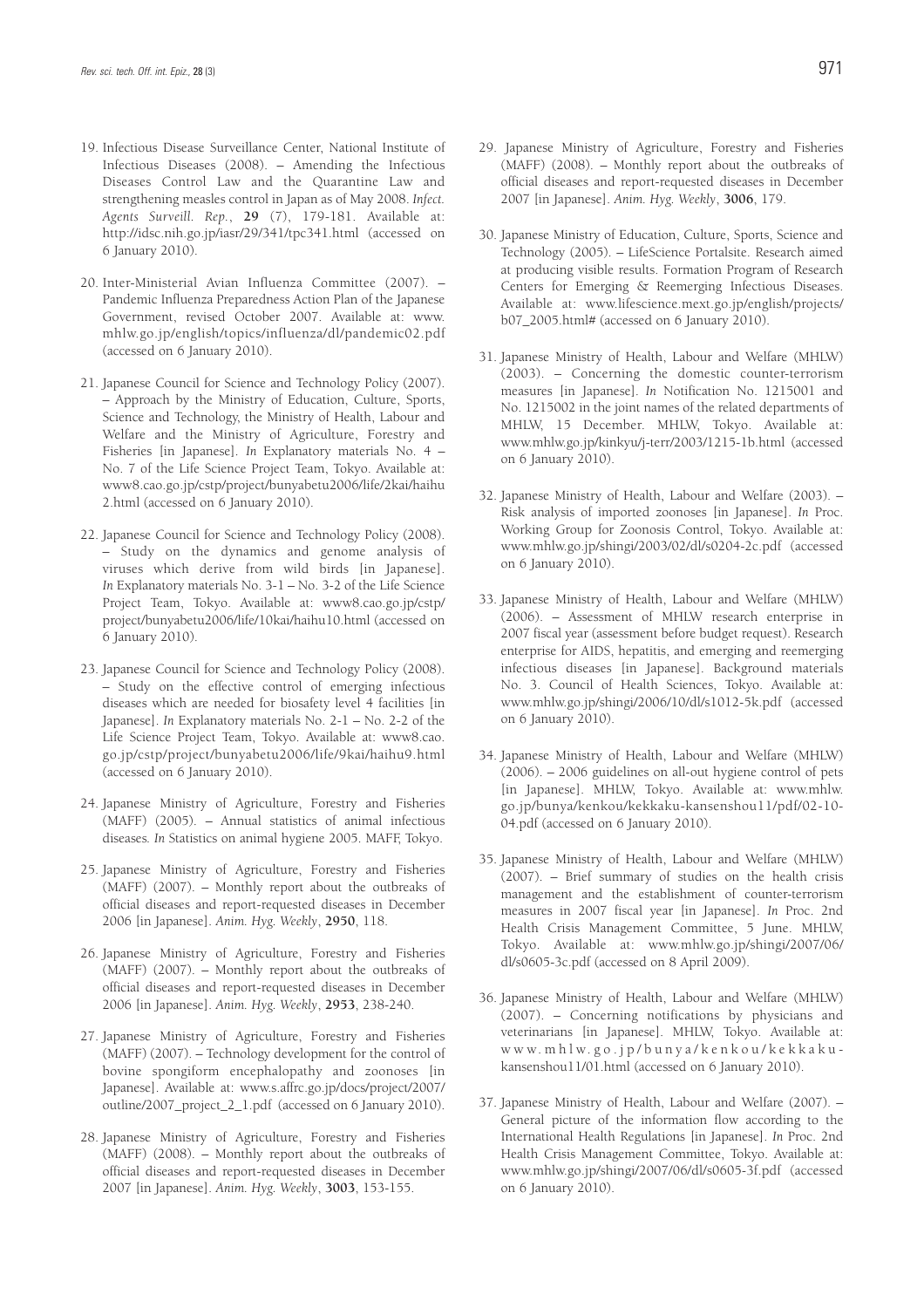- 38. Japanese Ministry of Health, Labour and Welfare (MHLW) (2007). – Import statistics of animals 2007. MHLW, Tokyo. Available at: www.mhlw.go.jp/english/topics/importanimal/ dl/05.pdf (accessed on 6 January 2010).
- 39. Japanese Ministry of Health, Labour and Welfare (MHLW) (2007). – New notification system for the importation of animals*. In* Official announcement of the MHLW in November 2004 (revised in February 2009). MHLW, Tokyo. Available at: www.mhlw.go.jp/english/topics/importanimal/ index.html (accessed on 6 January 2010).
- 40. Japanese Ministry of Health, Labour and Welfare (MHLW) (2007). – Outline of the comprehensive package of measures to control infectious diseases, including the suitable management of infectious agents [in Japanese]. MHLW, Tokyo. Available at: www.mhlw.go.jp/bunya/kenkou/ kekkaku-kansenshou17/pdf/03-01.pdf (accessed on 6 January 2010).
- 41. Japanese Ministry of Health, Labour and Welfare (MHLW) (2007). – Summary of grants for health science in 2007 fiscal year [in Japanese]. MHLW, Tokyo. Available at: www.mhlw.go.jp/bunya/kenkyuujigyou/hojokingaiyo07/index.html (accessed on 6 January 2010).
- 42. Japanese Ministry of Health, Labour and Welfare (MHLW) (2008). – How were the designated diseases selected? Question No. 37*. In* Questions and answers about the notification system for the importation of animals [in Japanese]. MHLW, Tokyo. Available at: www.mhlw.go.jp/ bunya/kenkou/kekkaku-kansenshou12/16.html (accessed on 6 January 2010).
- 43. Japanese Ministry of Health, Labour and Welfare (MHLW) (2008). – Number of reports about infectious disease outbreaks [in Japanese]. MHLW, Tokyo. Available at: wwwbm.mhlw.go.jp/bunya/kenkou/kekkaku-kansenshou15/02- 01.html (accessed on 6 January 2010).
- 44. Japanese Ministry of Health, Labour and Welfare (MHLW) (2008). – Summary of clinical study on pre-pandemic vaccines [in Japanese]. *In* Explanatory materials No. 6 of the 8th Ad hoc Meeting of pandemic influenza, Tokyo. MHLW, Tokyo. Available at: www.mhlw.go.jp/shingi/2008/07/dl/ s0730-13i.pdf (accessed on 6 January 2010).
- 45. Japanese Ministry of Internal Affairs and Communication (MIC) (2006). – Result of administrative assessment regarding the countermeasures against infectious diseases [in Japanese]. MIC, Tokyo. Available at: www.soumu.go.jp/ kanku/kanto/kanagawa/pdf/060809\_1.pdf (accessed on 6 January 2010).
- 46. Japanese Ministry of Internal Affairs and Communication (MIC) (2008). – Figure 2.2. Population density by country (2005). *In* Statistical handbook of Japan 2008. MIC, Tokyo. Available at: www.stat.go.jp/english/data/handbook/c02cont. htm (accessed on 6 January 2010).
- 47. Japanese Ministry of the Environment (MOE) (2001). Change of social background regarding the care and management of animals, and consciousness and request for care [in Japanese]. *In* Explanatory materials No. 3 of the 2nd Committee for the Humane Treatment of Animals. MOE, Tokyo. Available at: www.env.go.jp/council/14animal/y140- 02/mat03.pdf (accessed on 6 January 2010).
- 48. Japanese Ministry of the Environment (MOE) (2008). Information about highly pathogenic avian influenza [in Japanese]. MOE, Tokyo. Available at: www.env.go.jp/nature/ dobutsu/bird\_flu/index.html (accessed on 6 January 2010).
- 49. Jones K.E., Patel N.G., Levy M.A., Storeygard A., Balk D., Gittleman J.L. & Daszak P. (2008). – Global trends in emerging infectious diseases. *Nature*, **451** (7181), 990-994.
- 50. Marano N. & Pappaioanou M. (2004). Historical, new, and reemerging links between human and animal health. *Emerg. infect. Dis.*, **10** (12), 2065-2066. Available at: www.cdc.gov/ ncidod/EID/vol10no12/04-1037.htm (accessed on 6 January 2010).
- 51. Merianos A. (2007). Surveillance and response to disease emergence. *Curr. Top. Microbiol. Immunol.*, **315**, 477-509.
- 52. Morse S.S. (2004). Factors and determinants of disease emergence*. In* Emerging zoonoses and pathogens of public health concern (L.J. King, ed.). *Rev. sci. tech. Off. int. Epiz.*, **23** (2), 443-451. Available at: www.oie.int/boutique/extrait/ 443452morse.pdf (accessed on 6 January 2010).
- 53. Murphy F.A. (1998). Emerging zoonoses. *Emerg. infect. Dis.*, **4** (3), 429-435. Available at: www.cdc.gov/ncidod/ eid/vol4no3/murphy.htm (accessed on 6 January 2010).
- 54. Nakadai A., Kuroki T., Kato Y., Suzuki R., Yamai S., Yaginuma C., Shiotani R., Yamanouchi A. & Hayashidani H. (2005). – Prevalence of salmonella spp. in pet reptiles in Japan. *J. vet. med. Sci.*, **67** (1), 97-101. Available at: www.jstage.jst. go.jp/article/jvms/67/1/97/\_pdf (accessed on 6 January 2010).
- 55. Nakajima K. (2005). Enhanced zoonotic disease control measures subsequent to the revision of the Infectious Diseases Control Law. *Infect. Agents Surveill. Rep.*, **26** (8). Available at: http://idsc.nih.go.jp/iasr/26/306/de3062.pdf (accessed on 6 January 2010).
- 56. National Institute of Animal Health (2008). Infectious diseases designated by the Domestic Animal Infectious Diseases Control Law [in Japanese]. Available at: http://niah.naro.affrc.go.jp/disease/fact/kansi.html (accessed on 6 January 2010).
- 57. National Institute of Infectious Diseases (NIID) (2008). Progress of IHR 2005 implementation at home and abroad [in Japanese]. *In* Training workshop for health crisis management in the 2008 fiscal year. NIID, Tokyo. Available at: http://idsc.nih.go.jp/training/20kanri/pdf/Sep.19\_3.pdf (accessed on 6 January 2010).